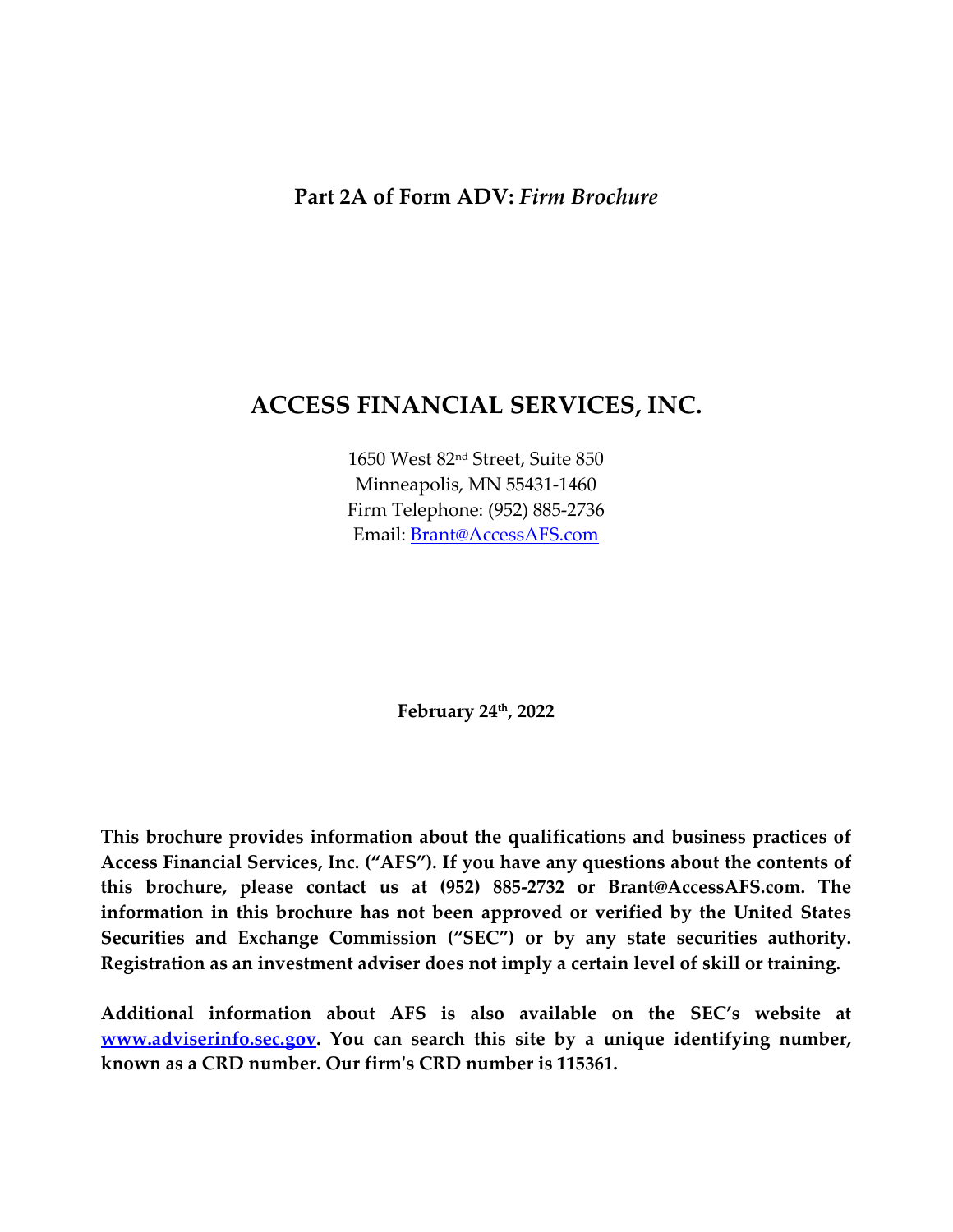## <span id="page-1-0"></span>**Item 2. Material Changes**

This update is in accordance with the required annual update for Investment Advisers. Since the last update on March 1, 2021, the following has been updated:

- Item 4 has been updated to disclose the most recent calculation for assets under management.
- Item 15 has been updated to reflect that the firm has third party standing letter of authorization.

This Firm Brochure being delivered is the complete brochure for the Firm.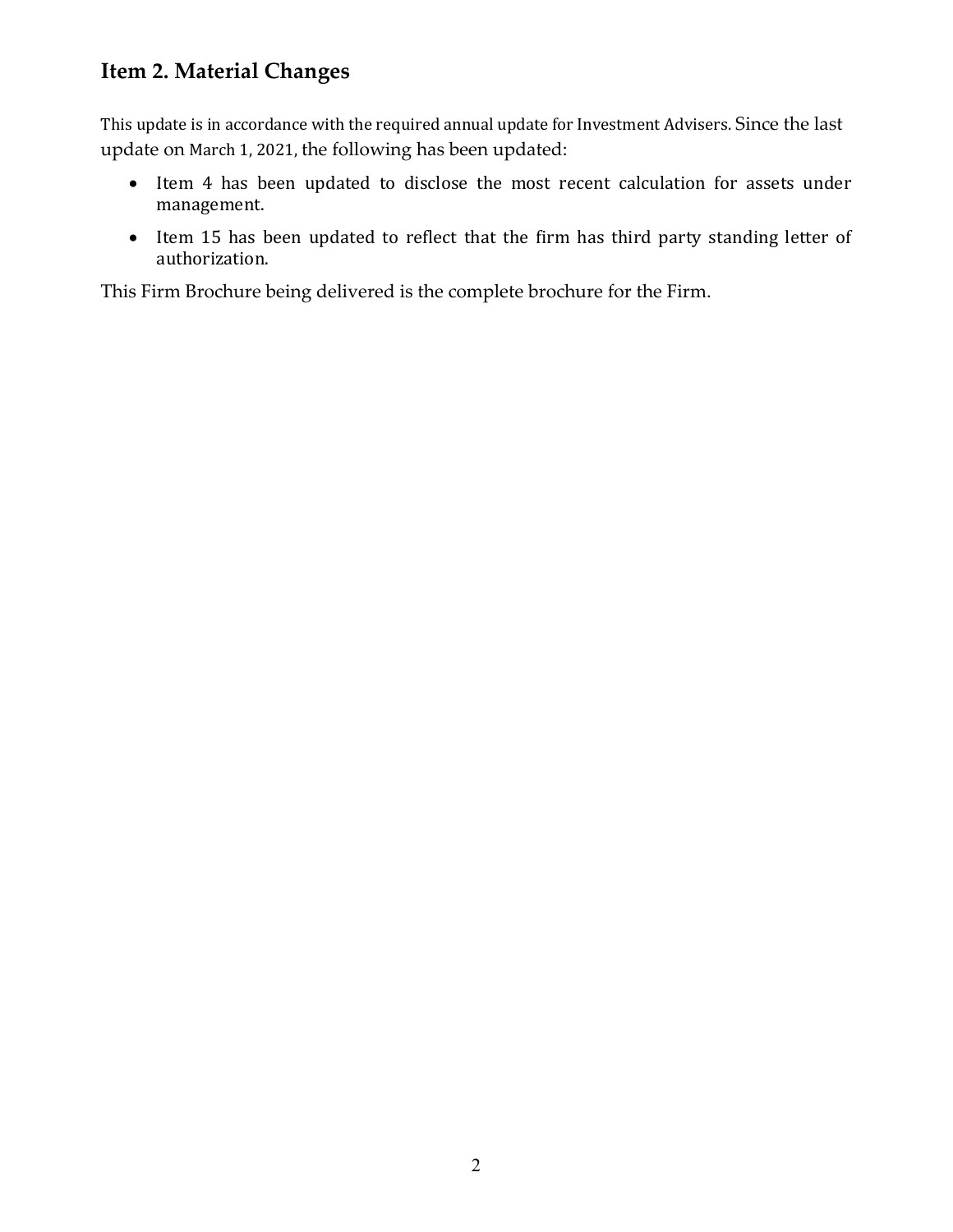# <span id="page-2-0"></span>**Item 3. Table of Contents**

# **Contents**

| Item 8. Methods of Analysis, Investment Strategies and Risk of Loss14                  |  |
|----------------------------------------------------------------------------------------|--|
|                                                                                        |  |
|                                                                                        |  |
| Item 11. Code of Ethics, Personal Trading, and Participation in Client Transactions 17 |  |
|                                                                                        |  |
|                                                                                        |  |
|                                                                                        |  |
|                                                                                        |  |
|                                                                                        |  |
|                                                                                        |  |
|                                                                                        |  |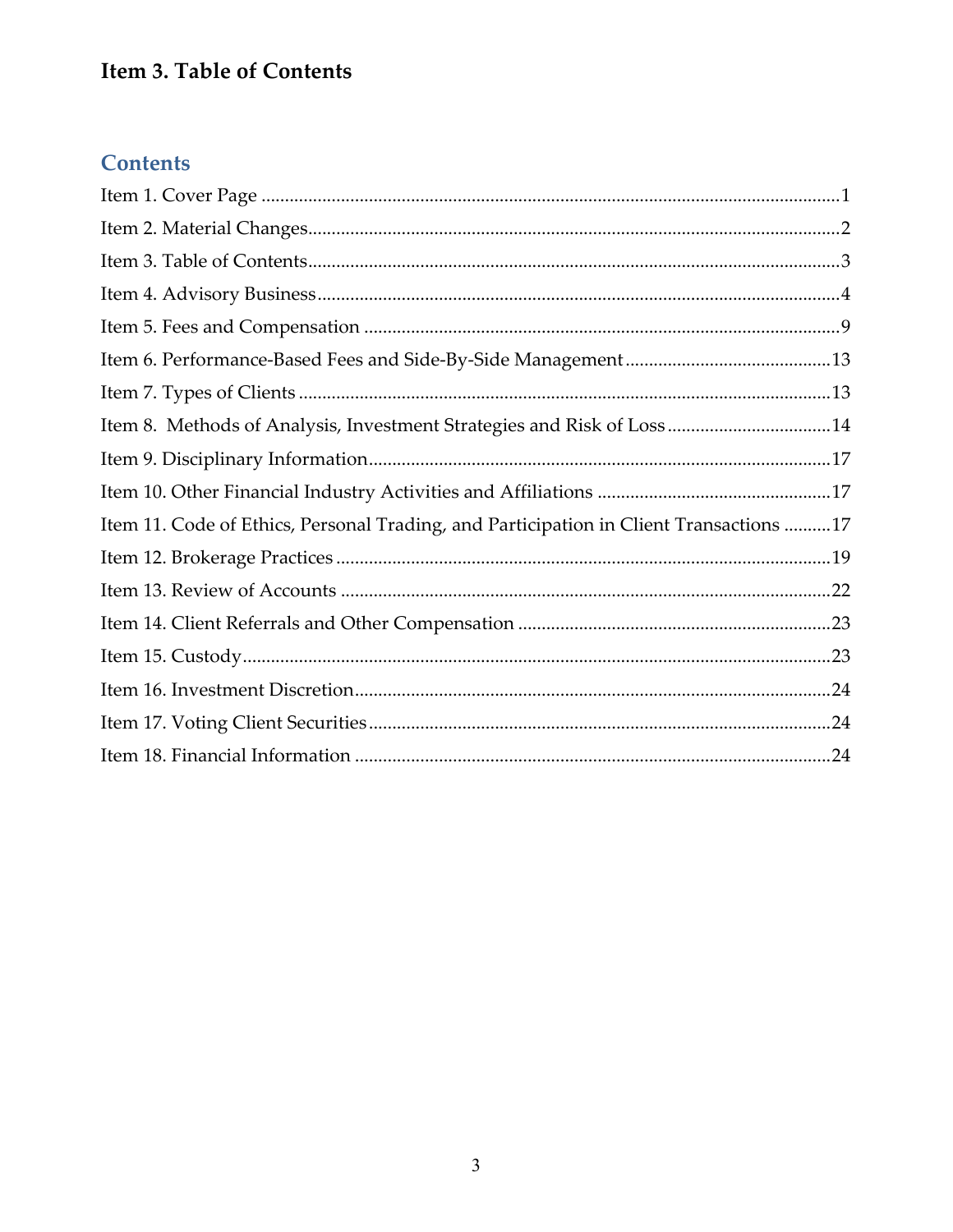## <span id="page-3-0"></span>**Item 4. Advisory Business**

Access Financial Services, Inc. ("AFS") is a SEC-registered investment adviser with its principal place of business located in Minneapolis, Minnesota. AFS began conducting business as a registered investment adviser in 1992.

Listed below are the firm's principal shareholders (i.e., those individuals and/or entities controlling 25% or more of this company):

- Stephen E. Kairies, Founder
- Brant T. Kairies, President, Chief Investment Officer and Chief Compliance Officer

AFS offers Individual Portfolio Management, ERISA Plan Services, Financial Planning and Financial Consulting services to its advisory clients. Please see the disclosure below in this Item for additional information regarding these services.

As of December 31, 2021, we were actively managing \$343,280,615 of client assets on a discretionary basis and \$2,259,607 on a non-discretionary basis.

### INDIVIDUAL PORTFOLIO MANAGEMENT

Our firm offers portfolio management services to its advisory clients. We will provide continuous advice to a client regarding the investment of client funds based on the client's individual needs. Through personal discussions with our clients, we develop a client's individual investment strategy and create and manage a portfolio based on that strategy. During our data-gathering process, we identify the client's individual objectives, time horizon, risk tolerance, and liquidity needs. We may also review and discuss a client's prior investment history, as well as family composition and other background information.

We currently offer our portfolio management services on a discretionary and nondiscretionary basis. Account management is guided by the client's stated objectives (e.g., growth, income or a balance between growth and income), as well as tax considerations. Clients may impose reasonable restrictions on investing in certain securities, types of securities, or industry sectors.

Our investment recommendations are not limited to any specific product or service offered by a broker dealer or insurance company. Our client portfolios may include: individual stocks, fixed-income securities, exchange-traded funds ("ETFs"), exchange-traded notes ("ETNs"), open-end mutual funds ("mutual funds"), and closed-end funds ("CEFs"). Client portfolios with assets of less than \$500,000 will normally be primarily comprised of ETFs and mutual funds.

#### ASSETS HELD AWAY

Our firm offers a discretionary asset management service to individuals on their employer sponsored qualified plans. We will work with individuals on determining their individual investment goals, time horizons, objectives, and risk tolerance. Investment strategies, investment selection, and asset allocation are based on the above factors along with the investment vehicles offered by the plan. The accounts will be monitored on a periodic basis.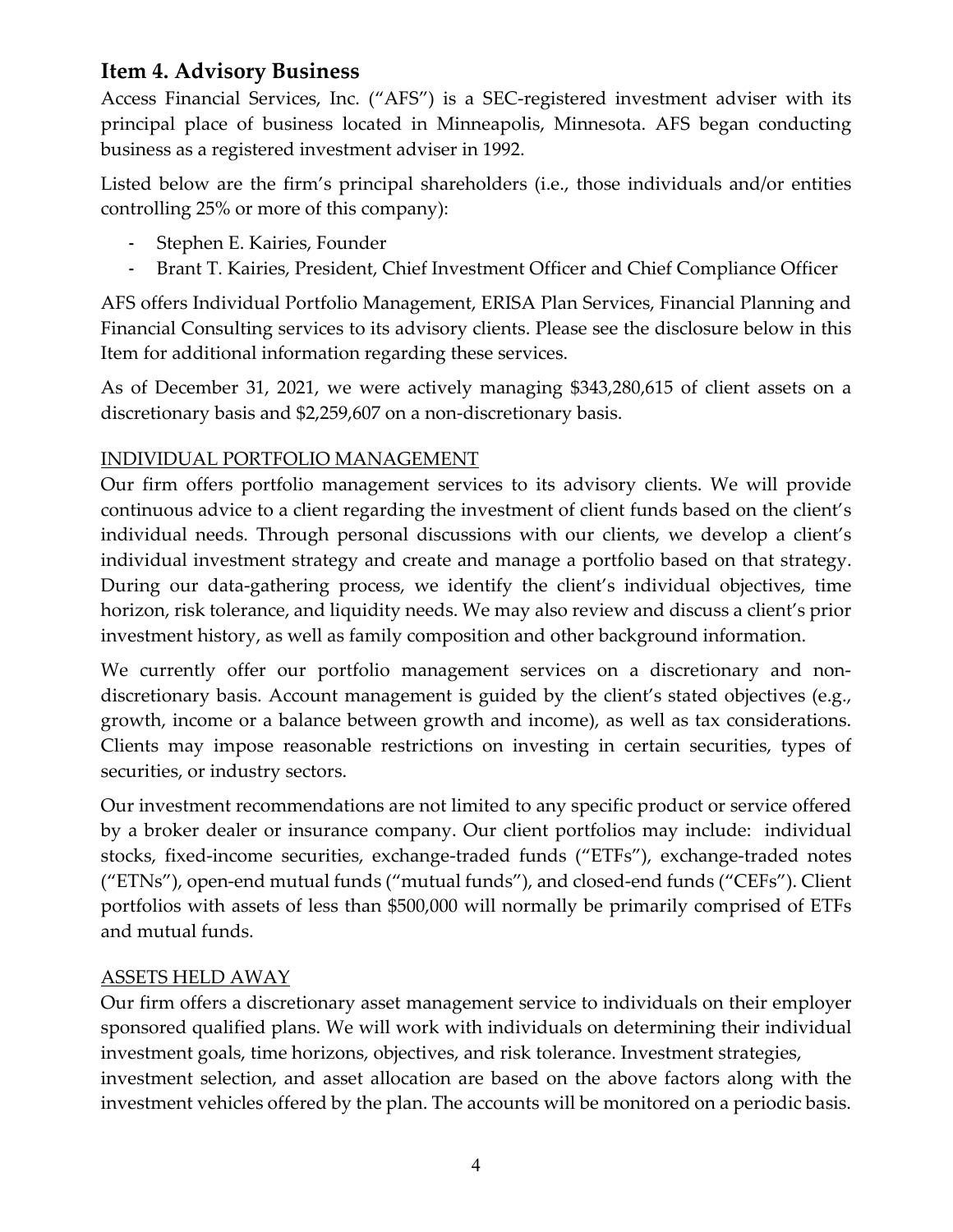### FINANCIAL PLANNING

We provide financial planning services. Financial planning is a comprehensive evaluation of a client's current and expected future financial state by using currently known variables to predict future cash flows, asset values and withdrawal plans. Through the financial planning process, all questions, information and analysis are considered as they impact and are impacted by the financial and life situation of the client. Clients receiving this service receive a written report that summarizes the client's current financial condition and strategies developed with the objective of maximizing wealth accumulation and benefits.

In general, the financial plan will address any or all of the following areas:

- PERSONAL: We review family records, budgeting, personal liability, estate information and financial goals.
- TAX & CASH FLOW: We analyze the client's income tax, spending and planning for past, current and future years, and illustrate the impact of various investments on the client's current income tax and future tax liability.
- INVESTMENTS: We analyze investment alternatives and their effect on the client's portfolio.
- INSURANCE: We review existing policies to ensure proper coverage for life, health, disability, long-term care, liability, home and automobile.
- RETIREMENT: We analyze current strategies and investment plans to help the client achieve his, her or their retirement goals.
- DEATH & DISABILITY: We review the client's cash needs at death, including the income needs of surviving dependents, estate liquidity needs, and sufficiency of disability income.
- ESTATE: We assist the client in assessing and developing long-term estate planning strategies, including the appropriateness of trusts, wills, powers of attorney, beneficiary designations, gifts, and asset protection plans.

We gather relevant information through in-depth personal interviews and materials provided by the client. Information gathered typically includes a client's current financial status, tax status, future goals, return objectives and attitudes towards risk. We review documents supplied by the client and prepare a written report. Should the client choose to implement the recommendations contained in the plan, we suggest the client work closely with his/her attorney, accountant, and other advisers. Implementation of financial plan recommendations is entirely at the client's discretion.

Typically the financial plan is presented to the client within six months of the initial meeting, provided that all information needed to prepare the financial plan has been provided by the client.

Financial Planning recommendations are not limited to any specific product or service offered by a broker dealer or insurance company. The financial planning services provided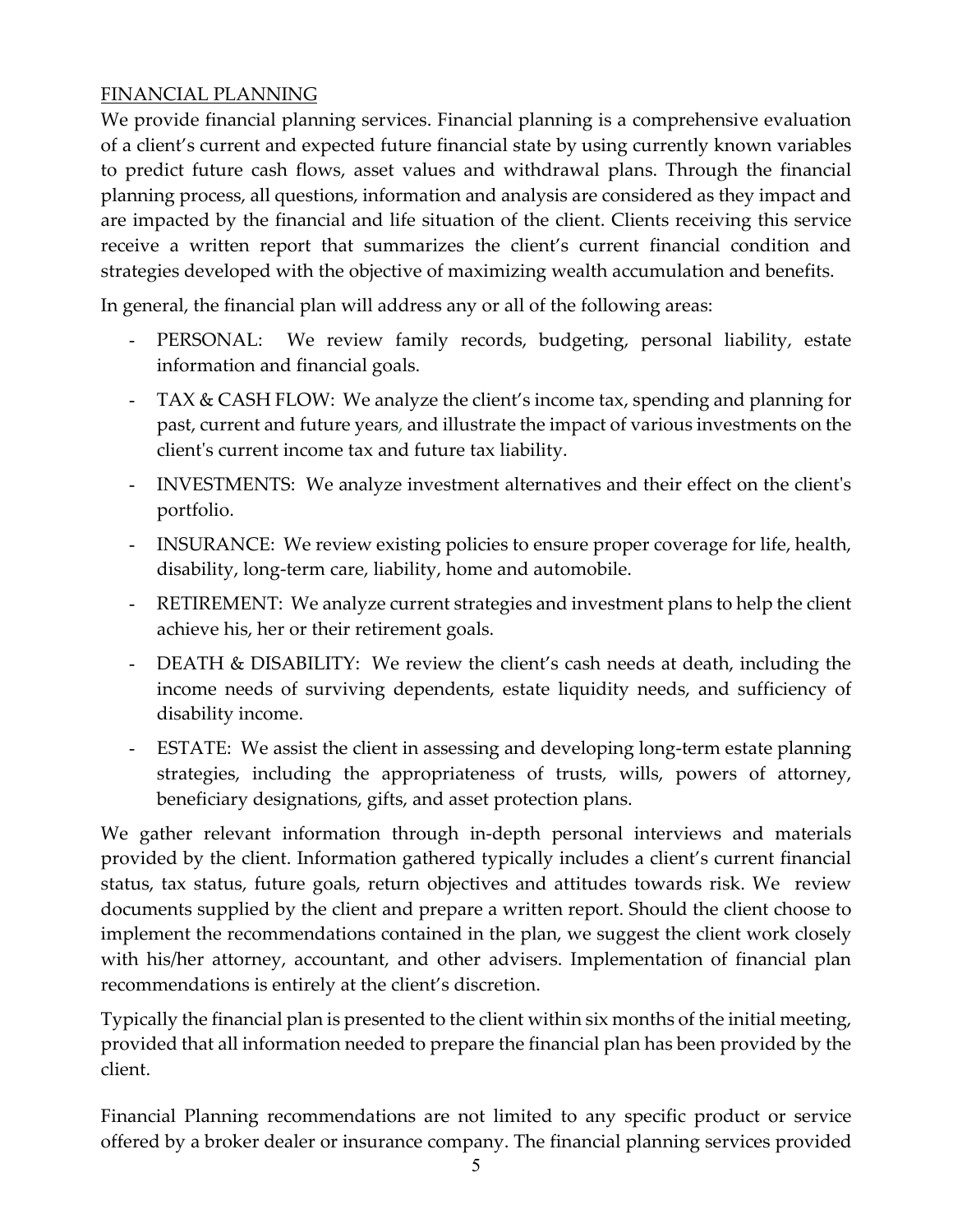to Client by AFS may encompass a wide variety of issues and topics. However, there may be instances where matters are beyond the scope of AFS's area of expertise. AFS reserves the right to decline to provide advice to Client about issues and topics outside its area of expertise. At Client's request, AFS may provide recommendations to Client as to other sources of professional advice to address such matters.

#### FINANCIAL CONSULTING

Clients can also receive investment and other financial advice on a more selective basis. This may include advice on an isolated area, or areas, of concern such as estate planning, retirement planning, and other specific areas of interest. We also provide specific consultation and administrative services regarding investment and financial concerns of the client, such as the review of a client's existing investment portfolio or the review of client assets managed by other investment professionals.

Consulting recommendations are not limited to any specific product or service offered by a broker dealer or insurance company.

#### ERISA PLAN SERVICES

AFS provides service to qualified and non-qualified retirement plans including 401(k) plans, 403(b) plans, pension and profit sharing plans, cash balance plans, and deferred compensation plans. AFS may act as either a 3(21) or 3(38) adviser:

*Limited Scope ERISA 3(21) Fiduciary***.** AFS acts as a limited scope ERISA 3(21) fiduciary that can advise, help and assist plan sponsors with their investment decisions on a nondiscretionary basis. As an investment adviser AFS has a fiduciary duty to act in the best interest of the client. The plan sponsor is still ultimately responsible for the decisions made in their plan, though using AFS can help the plan sponsor delegate liability by following a diligent process.

- 1. Fiduciary Services are:
	- $\triangleright$  Provide non-discretionary investment advice to the Client about asset classes and investment alternatives available for the Plan in accordance with the Plan's investment policies and objectives. Client will make the final decision regarding the initial selection, retention, removal and addition of investment options.
	- $\triangleright$  Assist the Client in the development of an investment policy statement ("IPS"). The IPS establishes the investment policies and objectives for the Plan. Client shall have the ultimate responsibility and authority to establish such policies and objectives and to adopt and amend the IPS.
	- $\triangleright$  Provide non-discretionary investment advice to the Plan Sponsor with respect to the selection of a qualified default investment alternative for participants who are automatically enrolled in the Plan or who have otherwise failed to make investment elections. The Client retains the sole responsibility to provide all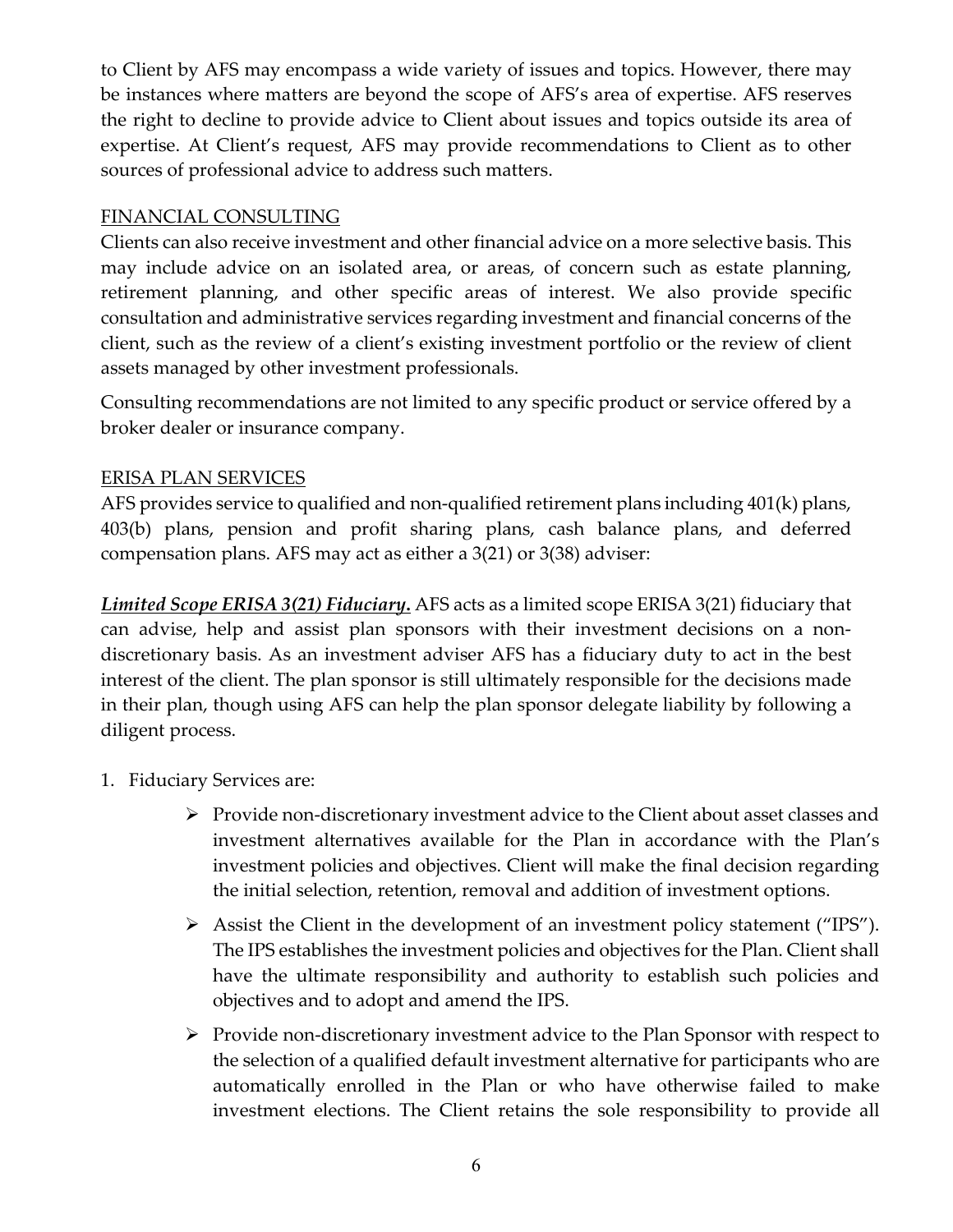notices to the Plan participants required under ERISA Section  $404(c)$  (5) and  $404(a) - 5$ .

- Assist in monitoring investment options by preparing periodic investment reports that document investment performance, consistency of fund management and conformance to the guidelines set forth in the IPS and make recommendations to maintain, remove or replace investment options.
- 2. Meet with Client on a periodic basis to discuss the reports and the investment recommendations Non-fiduciary Services are:
	- $\triangleright$  Assist in the education of Plan participants about general investment information and the investment alternatives available to them under the Plan. Client understands the Adviser's assistance in education of the Plan participants shall be consistent with and within the scope of the Department of Labor's definition of investment education (Department of Labor Interpretive Bulletin 96-1). As such, the Adviser is not providing fiduciary advice as defined by ERISA 3(21)(A)(ii) to the Plan participants. Adviser will not provide investment advice concerning the prudence of any investment option or combination of investment options for a particular participant or beneficiary under the Plan.
	- $\triangleright$  Assist in the group enrollment meetings designed to increase retirement plan participation among the employees and investment and financial understanding by the employees.

Adviser may provide these services or, alternatively, may arrange for the Plan's other providers to offer these services, as agreed upon between Adviser and Client.

- 3. The Adviser has no responsibility to provide services related to the following types of assets ("Excluded Assets"):
	- a. Employer securities;
	- b. Real estate (except for real estate funds or publicly traded real estate investment trusts);
	- c. Stock brokerage accounts or mutual fund windows;
	- d. Participant loans;
	- e. Non-publicly traded partnership interests;
	- f. Other non-publicly traded securities or property (other than collective trusts and similar vehicles); or
	- g. Other hard-to-value or illiquid securities or property.

Excluded Assets will **not** be included in calculation of Fees paid to the Adviser under this Agreement.

Specific services will be outlined in detail to each plan in the 408(b)2 disclosure.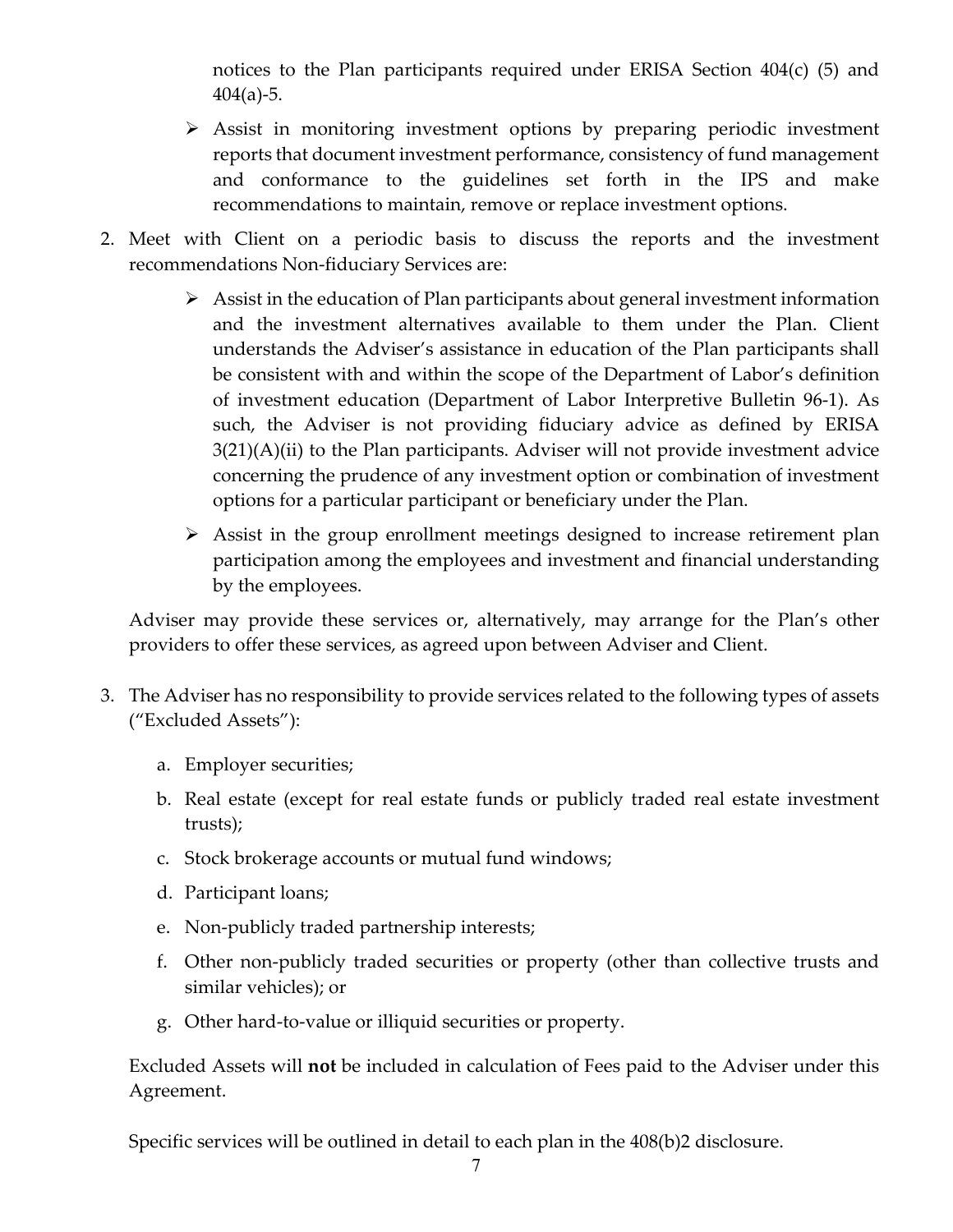*3(38) Investment Manager***.** AFS can also act as an ERISA 3(38) Investment Manager in which it has discretionary management and control of a given retirement plan's assets. AFS would then become solely responsible and liable for the selection, monitoring and replacement of the plan's investment options.

- 1. Fiduciary Services are:
	- $\triangleright$  Adviser has discretionary authority and will make the final decision regarding the initial selection, retention, removal and addition of investment options in accordance with the Plan's investment policies and objectives.
	- $\triangleright$  Assist the Client with the selection of a broad range of investment options consistent with ERISA Section 404(c) and the regulations thereunder.
	- Assist the Client in the development of an investment policy statement ("IPS"). The IPS establishes the investment policies and objectives for the Plan.
	- $\triangleright$  Provide discretionary investment advice to the Client with respect to the selection of a qualified default investment alternative for participants who are automatically enrolled in the Plan or who have otherwise failed to make investment elections. The Client retains the sole responsibility to provide all notices to the Plan participants required under ERISA Section 404(c) (5).
	- 2. Non-fiduciary Services are:
		- $\triangleright$  Assist in the education of Plan participants about general investment information and the investment alternatives available to them under the Plan. Client understands the Adviser's assistance in education of the Plan participants shall be consistent with and within the scope of the Department of Labor's definition of investment education (Department of Labor Interpretive Bulletin 96-1). As such, the Adviser is not providing fiduciary advice as defined by ERISA to the Plan participants. Adviser will not provide investment advice concerning the prudence of any investment option or combination of investment options for a particular participant or beneficiary under the Plan.
		- $\triangleright$  Assist in the group enrollment meetings designed to increase retirement plan participation among the employees and investment and financial understanding by the employees.
		- Assist in monitoring investment options by preparing periodic investment reports that document investment performance, consistency of fund management and conformance to the guidelines set forth in the IPS and make recommendations to maintain, remove or replace investment options.
		- $\triangleright$  Meet with Client on a periodic basis to discuss the reports and the investment recommendations.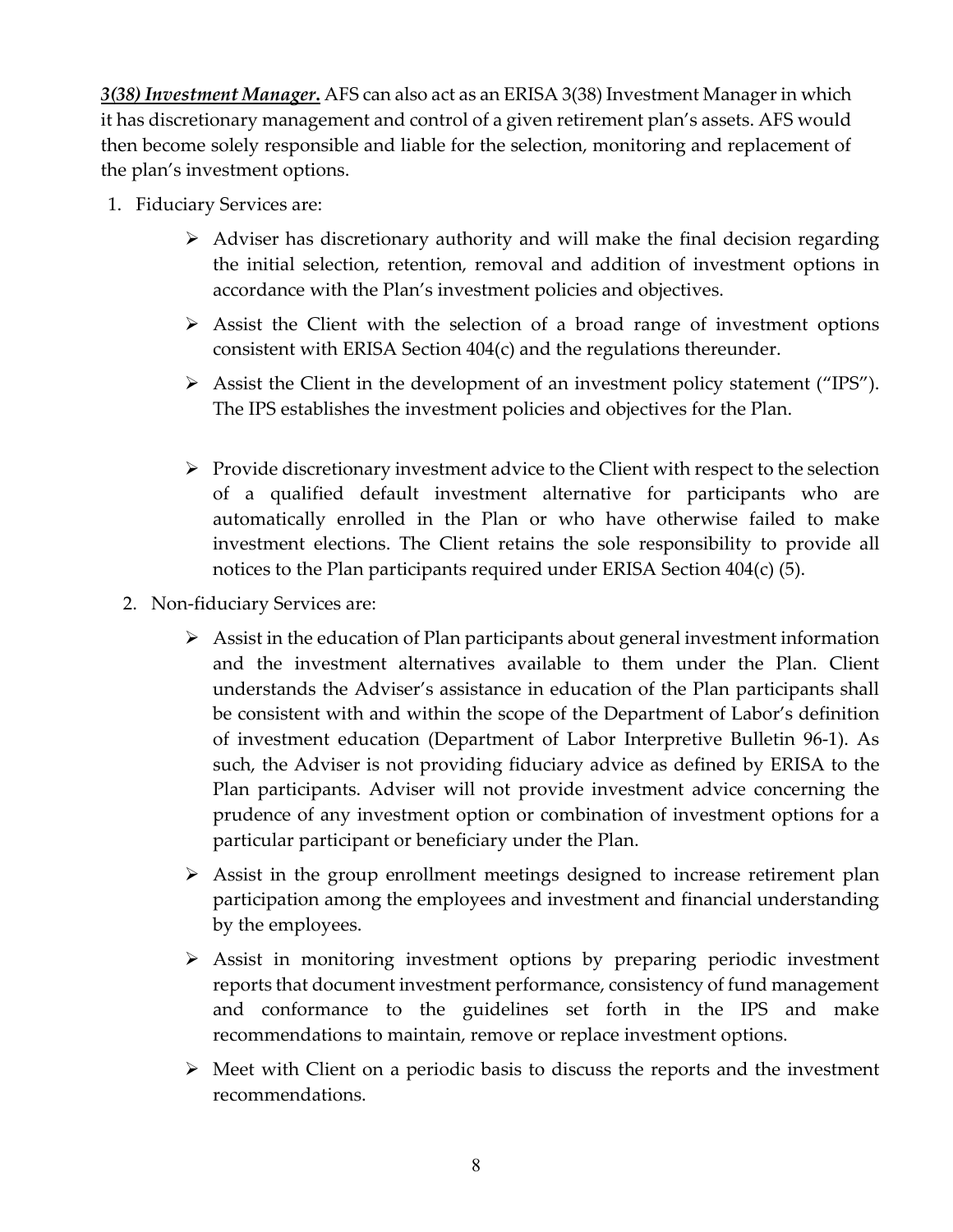Adviser may provide these services or, alternatively, may arrange for the Plan's other providers to offer these services, as agreed upon between Adviser and Client.

- 3. The Adviser has no responsibility to provide services related to the following types of assets ("Excluded Assets"):
	- a. Employer securities;
	- b. Real estate (except for real estate funds or publicly traded real estate investment trusts);
	- c. Stock brokerage accounts or mutual fund windows;
	- d. Participant loans;
	- e. Non-publicly traded partnership interests;
	- f. Other non-publicly traded securities or property (other than collective trusts and similar vehicles); or
	- g. Other hard-to-value or illiquid securities or property.

Excluded Assets will **not** be included in calculation of Fees paid to the Adviser under this Agreement.

### <span id="page-8-0"></span>**Item 5. Fees and Compensation**

#### FEES FOR INDIVIDUAL PORTFOLIO MANAGEMENT

The annual fee for our individual portfolio management service is charged as a percentage of assets under management with AFS according to the following schedules:

| <b>Balanced and Equity Portfolios</b> |                   |                |  |
|---------------------------------------|-------------------|----------------|--|
| Portfolio Value                       | <b>Annual Fee</b> | Quarterly Fee* |  |
| First \$500,000                       | 1.00%             | 0.2500%        |  |
| Next \$500,000                        | 0.85%             | 0.2125%        |  |
| Next \$1,000,000                      | 0.70%             | 0.1750%        |  |
| Next \$1,000,000                      | $0.60\%$          | 0.1500%        |  |
| Next \$2,000,000                      | 0.40%             | $0.1000\%$     |  |
| Over \$5,000,000                      | 0.20%             | 0.0500%        |  |

Therefore, if a client's balanced or equity portfolio management account is valued at \$4,000,000, the annual fee would be calculated as follows:  $(\$500,000 \times 1.00%) + (\$500,000 \times$  $0.85\%$ ) + (\$1,000,000 x 0.70%) + (\$1,000,000 x 0.60%) + (\$1,000,000 x 0.40%).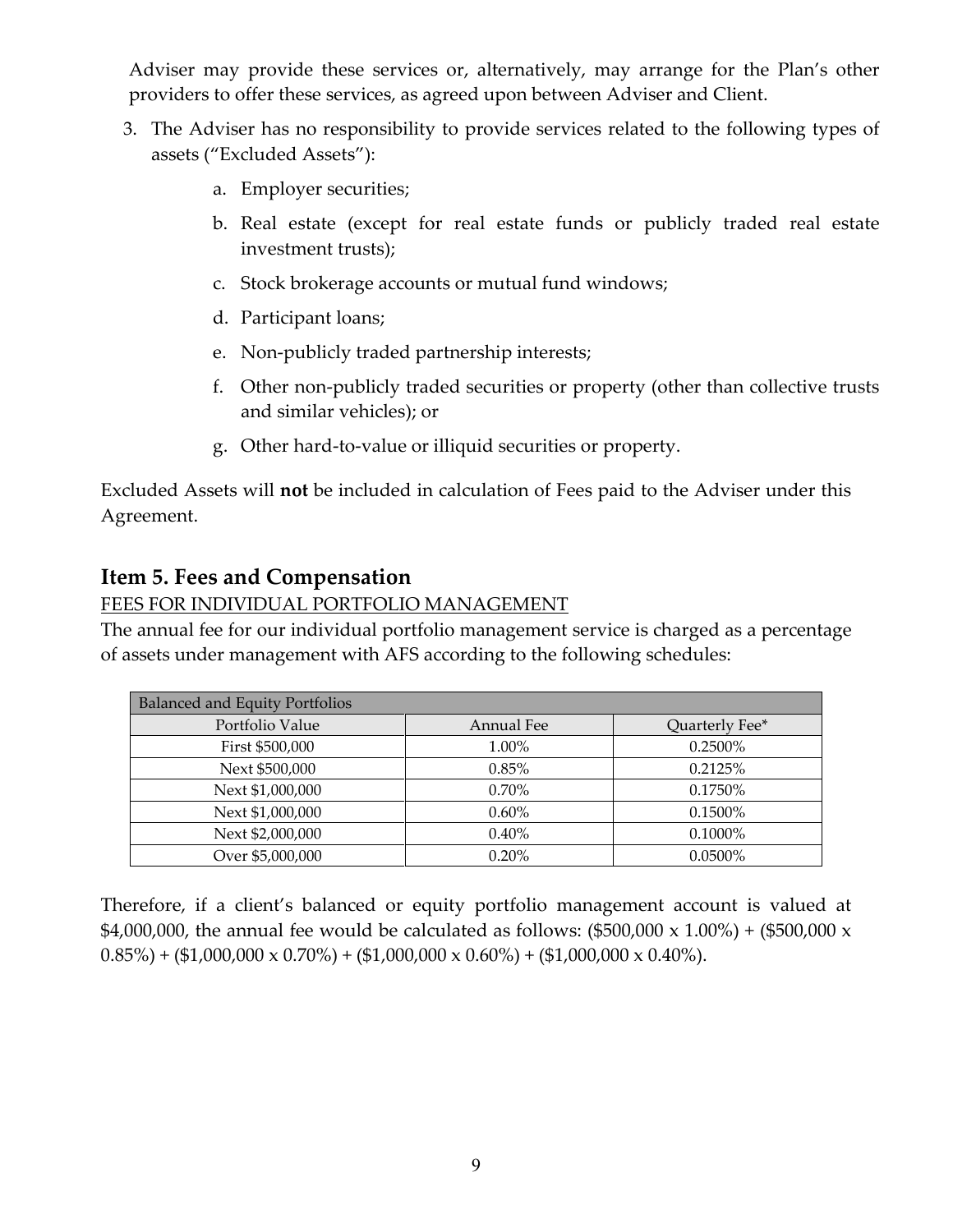| <b>Fixed Income Portfolios</b> |            |                |  |
|--------------------------------|------------|----------------|--|
| Portfolio Value                | Annual Fee | Quarterly Fee* |  |
| First \$500,000                | 0.500%     | 0.12500%       |  |
| Next \$500,000                 | 0.425%     | 0.10625%       |  |
| Next \$1,000,000               | 0.350%     | 0.08750%       |  |
| Next \$1,000,000               | $0.300\%$  | 0.07500\%      |  |
| Next \$2,000,000               | $0.200\%$  | $0.05000\%$    |  |
| Over \$5,000,000               | 0.100%     | $0.02500\%$    |  |

\*The minimum quarterly fee is \$625 per client/household.

Therefore, if a client's fixed income portfolio management account is valued at \$1,000,000, the annual fee would be calculated as follows:  $(\$500,000 \times 0.50%) + (\$500,000 \times 0.425%).$ 

Our annual fee is assessed quarterly, in arrears. This means that clients are charged onequarter of the annual fee at the end of each three-month period. The management fee is based upon the value (market value or fair market value in the absence of market value) of the client's account at the end of the quarter. Clients will be invoiced or have their fees debited from their account in accordance with client authorization.

There is no minimum account value for this service; however, AFS has a minimum annual fee requirement of \$2,500 (\$625 per quarter) per client household not to exceed 3% of the client's household managed portfolio value. AFS reserves the right to waive this minimum fee when financial planning services are paid for separately. The management fee is not based on capital appreciation or performance of any type.

A Fixed Income Portfolio, as used above in this Item, is a portfolio with 90% or more of its value comprised of fixed income securities or fixed-income-related securities, such as individual bonds, bond mutual funds and ETFs, CEFs, ETNs and/or cash equivalents.

### FEES FOR ASSETS HELD AWAY

Fees for these services will be based on a percentage of Assets under Management. The annual fee will be negotiable. Fees will be paid in arrears on a calendar quarter basis. Client will be provided an invoice at the end of the quarter, payable within twenty (20) days of receipt. Clients may terminate their account within five (5) business days with no obligation. For termination after five (5) business days, we will be entitled to a pro-rata fee based on the number of days account was managed.

### FEES FOR FINANCIAL PLANNING AND FINANCIAL CONSULTING Financial Planning:

AFS charges an initial fee for analysis and financial projections of \$1,000 due upon signing the Financial Planning and Consulting Agreement.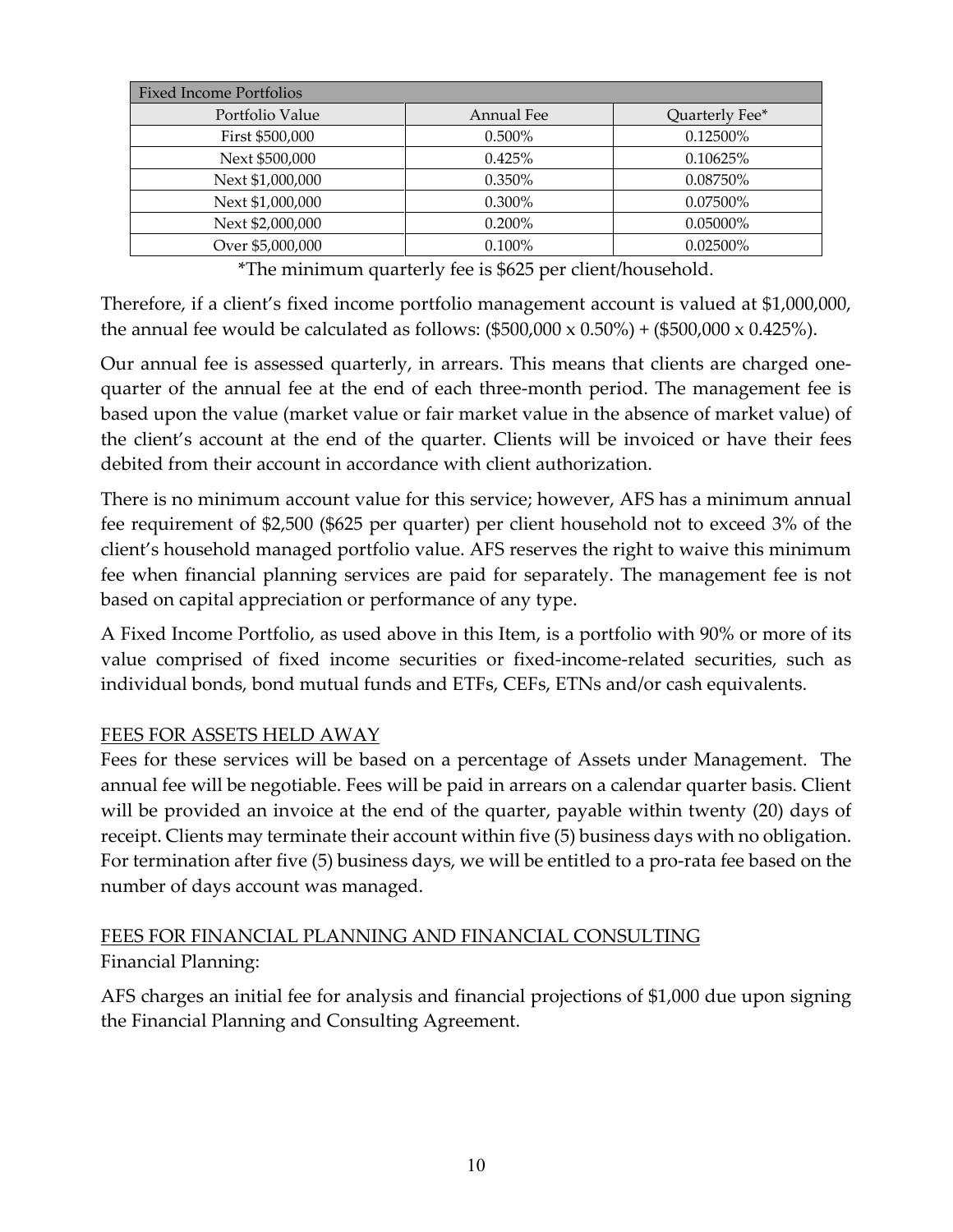Ongoing Financial Planning services are available:

- 1. With an annual fee equal to the greater of:
	- 1.0% of annual household income; or
	- 0.5% of household net worth.

The minimum fee is \$1,200 per year. The maximum fee is \$3,600 per year.

The annual fee will be billed to the client on a monthly or quarterly basis of equal payments; or

2. On an hourly basis charged at a rate of \$100 - \$400 per hour.

The fee will be billed to the client upon project completion.

Financial Consulting:

Financial Consulting fees will be determined based on the nature of the services being provided, the complexity of each client's circumstances, and the experience and skill level of the employee(s) of AFS providing the service. All fees are agreed upon prior to entering into a contract with the client.

The fees for such services are charged on an hourly basis, typically ranging from \$100 to \$400 per hour, and are negotiated directly with the client. We may request a retainer upon completion of our initial fact-finding session with the client; however, advance payment will never exceed \$1,200 for work that will not be completed within six months. The balance is due upon completion of the service.

We reserve the discretion to reduce or waive a client's financial planning or financial consulting fee if the client chooses to engage us for our portfolio management services.

There is no minimum fee for these services.

### FEES FOR ERISA PLAN SERVICES

The annual fees are based on the market value of the Included Assets and will not exceed 1%. Fees are charged quarterly in arrears based on the assets as calculated by AFS of the Included Assets (without adjustments for anticipated withdrawals by Plan participants or other anticipated or scheduled transfers or distribution of assets) on the last business day of the previous quarter. If the services to be provided start any time other than the first day of a quarter, the fee will be prorated based on the number of days remaining in the quarter. If this Agreement is terminated prior to the end of the fee period, AFS shall be entitled to a prorated fee based on the number of days during the fee period services were provided.

The compensation of AFS for the services under this Agreement is described in Schedule A of the ERISA Plan Agreement. The Plan is obligated to pay the fees, however the Plan Sponsor may elect to pay the fees. AFS does not reasonably expect to receive any additional compensation, directly or indirectly, for its services under this Agreement. If additional compensation is received, AFS will disclose this compensation, the services rendered, and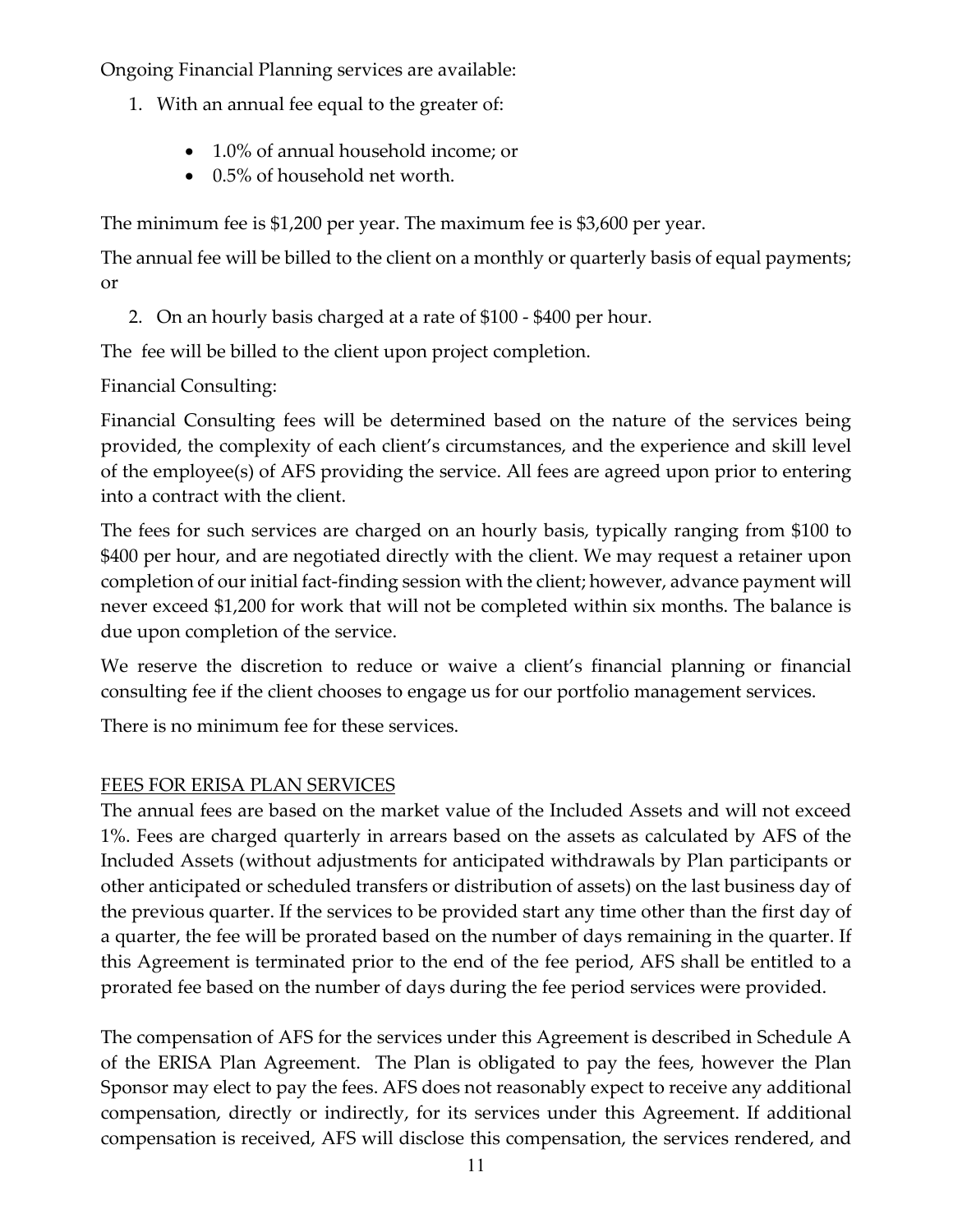the payer of compensation. AFS will offset the compensation against the fees agreed upon under this Agreement.

### GENERAL FEE INFORMATION

*Advisory Fees in General:* Clients should note that similar advisory services may (or may not) be available from other registered (or unregistered) investment advisers for similar or lower fees.

*Negotiability of Fee*s: In certain circumstances, fees may be negotiable. Further, we may waive or discount fees for family members and friends of the owners and employees of our firm. These fee waivers or discounts are not generally available to all advisory clients of AFS.

*Grandfathering of Fees and Fee Billing Arrangements*: Pre-existing advisory clients are subject to AFS' advisory fees in effect at the time the client entered into the advisory relationship. Therefore, our firm's fees and billing arrangements will differ among clients.

*Termination of the Advisory Relationship:* A client agreement may be canceled at any time, by either party, for any reason upon receipt of 30 days written notice. As disclosed above, certain fees may be paid in advance of services provided. Upon termination of any account, any prepaid, unearned fees will be promptly refunded and any unpaid fees will be due and payable. In calculating a client's reimbursement of fees, we will prorate the reimbursement according to the number of days remaining in the billing period.

*Fund Fees:* All fees paid to AFS for investment advisory services are separate and distinct from the fees and expenses charged by ETFs, ETNs, CEFs, mutual funds, variable life subaccounts, and variable annuity sub-accounts (each a "Fund" and, collectively, the "Funds") to their shareholders. These fees and expenses are described in each Fund's prospectus. These fees will generally include a management fee, other fund expenses, and a possible distribution fee. If a Fund also imposes sales charges, a client may pay an initial or deferred sales charge.

A client could invest in a Fund directly, without our services. In that case, the client would not receive the services provided by our firm which are designed, among other things, to assist the client in determining which Fund or Funds are most appropriate to each client's financial condition and objectives. Accordingly, the client should review both the fees charged by the Funds and our fees to fully understand the total amount of fees to be paid by the client and to thereby evaluate the advisory services being provided.

*Additional Fees and Expenses:* In addition to our advisory fees, clients are also responsible for the fees and expenses charged by custodians and imposed by broker dealers, including, but not limited to, any transaction charges, fees for duplicate statements and transaction confirmations, and fees for electronic data feeds and reports. Please refer to Item 12 of this Brochure for additional information about our brokerage practices.

*Limited Prepayment of Fees:* Under no circumstances do we require or solicit payment of fees in excess of \$1,200 more than six months in advance of services rendered.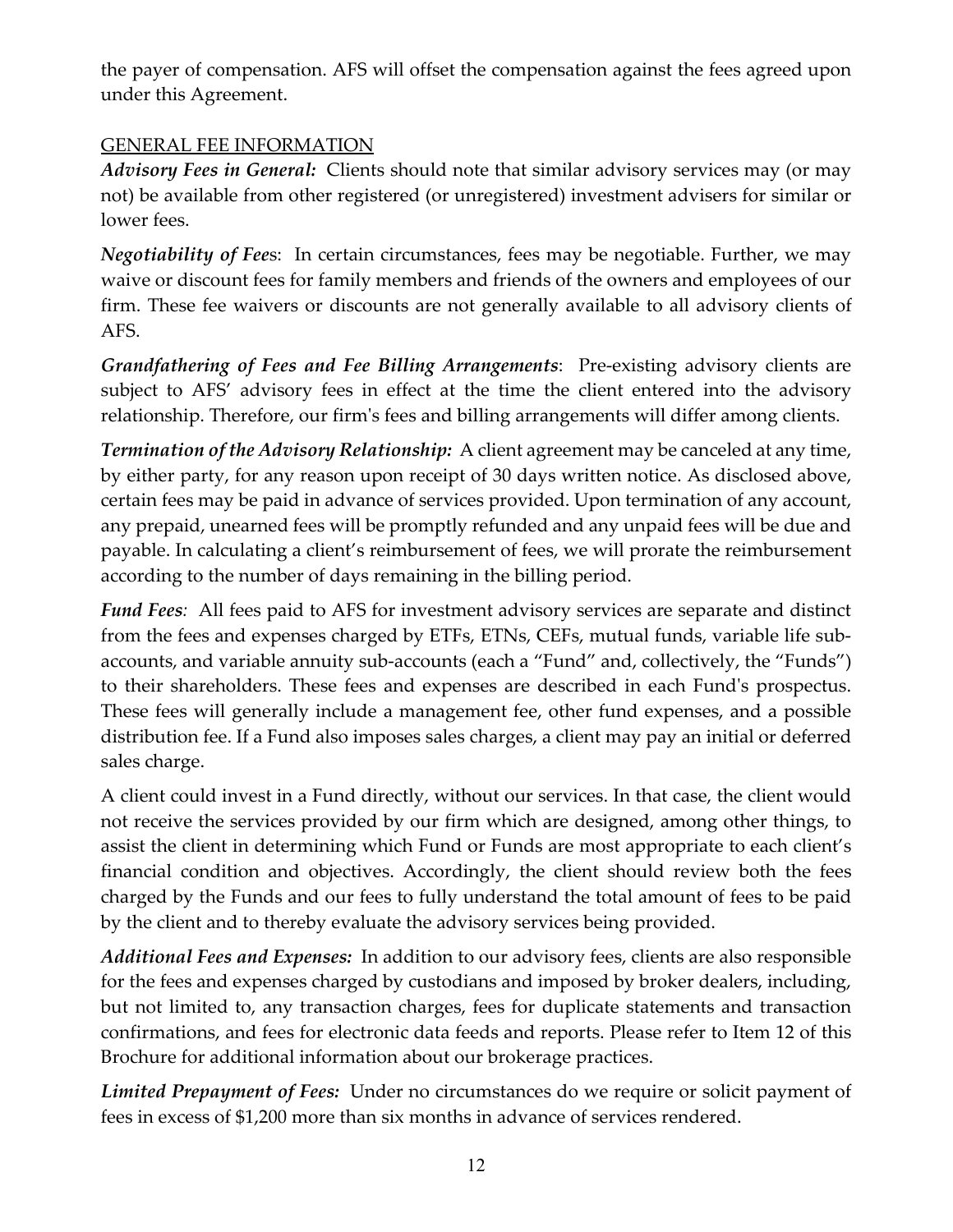*Compensation for the Sale of Securities or other Investment Products:*Certain management persons and other employees of AFS are separately licensed as insurance agents with one or more insurance companies. As such, they, in their separate capacities as insurance agents, will be able to sell insurance and insurance-related investment products to clients for which they will receive separate and additional compensation. AFS clients are not under any obligation to engage these individuals when considering implementation of investment recommendations. The implementation of any or all recommendations is solely at the discretion of the client.

Clients should be aware that the receipt of additional compensation by AFS' management persons or employees creates a conflict of interest and gives these individuals an incentive to recommend insurance products based on the compensation received, rather than on a client's needs. AFS endeavors at all times to put the interest of its clients first as part of its fiduciary duty as a registered investment adviser and takes the following steps to address this conflict:

- AFS prohibits its management persons and employees from earning commissions for transactions placed in its portfolio management client accounts;
- AFS discloses to clients the existence of all material conflicts of interest, including the potential for its employees to earn compensation from advisory clients in addition to AFS' advisory fees;
- AFS discloses to clients that they are not obligated to purchase recommended investment products from AFS' employees;
- AFS collects, maintains and documents accurate, complete and relevant client background information, including the client's financial goals, objectives and risk tolerance;
- AFS' management conducts regular reviews of each client account to verify that all recommendations made to a client are suitable to the client's needs and circumstances;
- AFS requires that its employees seek prior approval of any outside employment activity so that AFS may ensure that any conflicts of interests in such activities are properly addressed;
- AFS periodically monitors these outside employment activities to verify that any conflicts of interest continue to be properly addressed by AFS; and
- AFS educates its employees regarding the responsibilities of a fiduciary, including the need for having a reasonable and independent basis for the investment advice provided to clients.

## <span id="page-12-0"></span>**Item 6. Performance-Based Fees and Side-By-Side Management**

We do not charge performance-based fees (i.e., fees based on a share of capital gains on or capital appreciation of the assets of a client).

# <span id="page-12-1"></span>**Item 7. Types of Clients**

AFS provides its advisory services, where appropriate, to individuals, high net worth individuals, trusts, estates, charitable organizations, and retirement plans.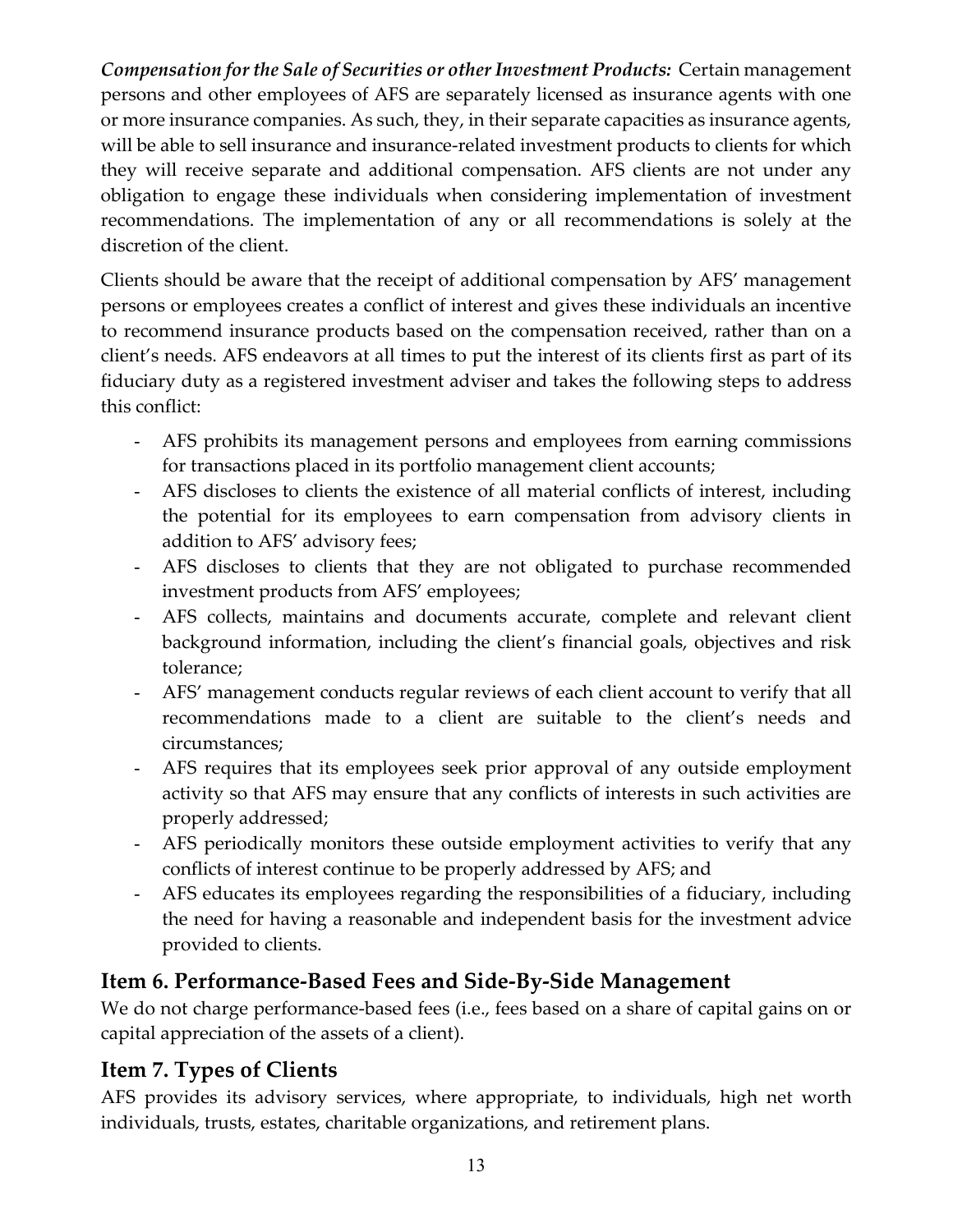As previously disclosed in Item 5 of this Brochure, our firm has no minimum requirements for opening and maintaining an account.

## <span id="page-13-0"></span>**Item 8. Methods of Analysis, Investment Strategies and Risk of Loss** METHODS OF ANALYSIS

We use the following methods of analysis in formulating our investment advice and managing client assets:

*Fundamental Analysis*: We attempt to gauge the intrinsic value of securities, industries, sectors, regions and asset classes by looking at economic and financial factors (including traditional measures of valuation, the overall economy, industry conditions, and financial conditions) to determine if a security is underpriced (indicating it may be a good time to buy) or overpriced (indicating it may be time to sell).

Fundamental analysis does not attempt to anticipate general market movements. This presents a potential risk, as the price of a security can move up or down along with the overall market regardless of the economic and financial factors considered in evaluating a security.

*Technical Analysis:* Technical analysis involves the analysis of past market movements and the application of that analysis to the present in an attempt to recognize recurring patterns of investor behavior and to predict future price movement.

Charting and cyclical analysis are types of technical analysis that we use. Charting involves the review of charts of market and security activity in an attempt to identify when the market is moving up or down and to predict how long the trend may last and when that trend might reverse. Cyclical analysis involves measuring the movements of a particular security relative to the overall market in an attempt to predict the price movement of the security.

Technical analysis does not consider the underlying financial conditions of a security. This presents a risk in that a poorly-managed or financially unsound investment may underperform regardless of market movement.

*Fund Analysis:* We look at the experience and track record of the manager of ETF, CEF, mutual fund, variable life sub-account, or variable annuity sub-accounts (each a "Fund" and, collectively, the "Funds") in an attempt to determine if that manager has demonstrated an ability to invest over a period of time and in different economic conditions. We also look at the underlying assets in a Fund in an attempt to determine if there is significant overlap in the underlying investments held in another fund(s) in the client's portfolio. We also monitor the Funds in an attempt to determine if they are continuing to follow their stated investment strategy.

A risk of Fund analysis is that, as in all securities investments, past performance does not guarantee future results. A manager who has been successful may not be able to replicate that success in the future. In addition, as we do not control the underlying investments in a Fund, managers of different Funds held by the client may purchase the same security,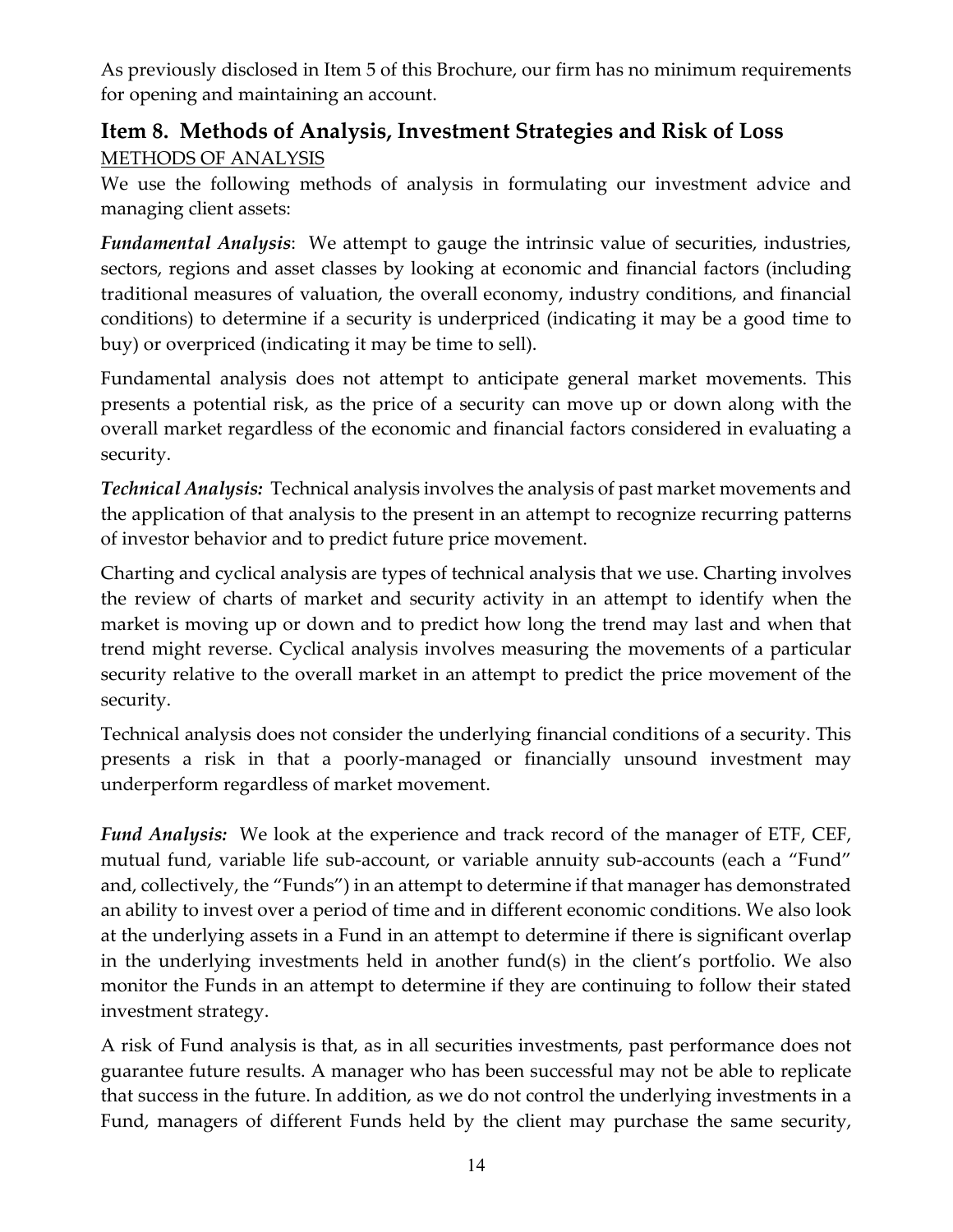increasing the risk to the client if that security were to fall in value. There is also a risk that a manager may deviate from the stated investment mandate or strategy of the Fund, which could make the holding(s) less suitable for the client's portfolio.

*Risks for All Forms of Analysis:* Our securities analysis methods rely on the assumption that the companies whose securities we purchase and sell, the rating agencies that review these securities, and other publicly available sources of information about these securities, are providing accurate data. While we are alert to indications that data may be incorrect, there is always a risk that our analysis may be compromised by inaccurate or misleading information. Additionally, the data we review is often subjective in nature and open to interpretation. Even if our data and interpretation of the data is correct, there may be factors that determine the value of securities other than those considered in our fundamental and technical analysis.

#### INVESTMENT STRATEGIES

We use the following strategies in managing client accounts, provided that such strategies are appropriate to the needs of the client and consistent with the client's investment objectives, risk tolerance, and time horizons, among other considerations:

*Long-Term Purchases:* We purchase securities with the intent of holding them in the client's account for a year or longer. Typically we employ this strategy when:

- we believe the securities to be currently undervalued, and/or
- we want exposure to a particular asset class over time, regardless of the current projection for this class.

A risk in a long-term purchase strategy is that by holding the security for this length of time, we may not take advantage of short-term gains that could be profitable to a client. Moreover, if our predictions are incorrect, a security may decline in value before we make the decision to sell. Further, using a long-term purchase strategy generally assumes the financial markets will generate a positive total return (capital appreciation plus income) over the long-term which may not be the case. There is also the risk that the segment of the market that we are invested in or perhaps just a particular investment will decline in value over time even if the overall financial markets advance. Purchasing investments on a long-term basis may create an opportunity cost by "locking-up" assets that may be better utilized in the shortterm in other investments.

*Short-Term Purchases:*When utilizing this strategy, we purchase securities with the idea of selling them within a relatively short timeframe (typically a year or less). We do this in an attempt to take advantage of conditions that we believe will soon result in a price swing in the securities we purchase. Using a short-term purchase strategy generally assumes that we can predict how financial markets and/or individual securities will perform in the shortterm which may be very difficult. There are many factors that can affect financial market performance in the short-term (such as short-term interest rate changes, earnings data, etc.) but may have a smaller impact over longer periods of times. Therefore, a short-term purchase strategy poses risks should the anticipated price change not materialize; we are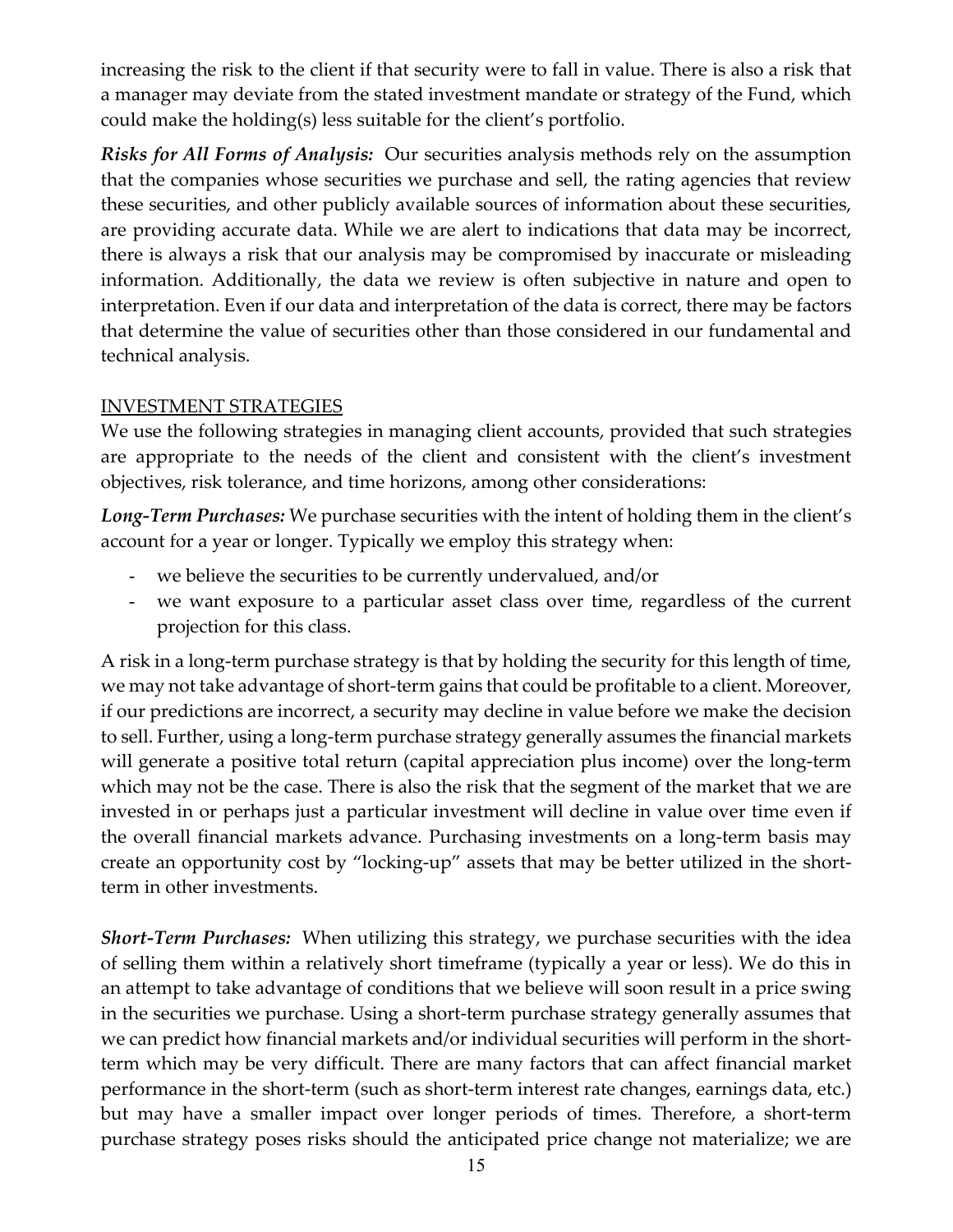then left with the option of having a long-term investment in a security that was intended to be a short-term purchase, or potentially taking a loss on the investment.

In addition, this strategy involves more frequent trading than does a longer-term strategy, and will result in increased brokerage and other transaction-related costs, as well as less favorable tax treatment of short-term capital gains.

*Asset Allocation*: In implementing our clients' investment strategy, we begin by attempting to identify an appropriate ratio of equities, fixed-income, commodities, currencies and cash (i.e. "asset allocation") suitable to the client's investment goals and risk tolerance. In determining this asset allocation, we take a "top-down", global, multi-asset approach to managing portfolios. In doing so, we attempt to gauge a number of factors including valuation, momentum, sentiment and liquidity. We believe the successful application of this approach is effective in generating strong returns – especially on a risk-adjusted basis.

Our approach to asset allocation places a high priority on controlling the overall exposure to risk assets in relation to macro conditions, valuation and market psychology. This approach to investment management often leads us to investment conclusions that are contrary in nature.

The downside of our approach is during extraordinary events such as investment manias (i.e., Japanese stocks in the late-1980s, the NASDAQ in the late-1990s, and housing and related securities in the mid- to late-2000s), we tend to underperform. However, we believe the mark of a disciplined portfolio manager is to lean into events such as these even as the pressures of relative performance cause investors to abandon their discipline. Another risk of an asset allocation investment strategy is that a client may not participate in sharp increases in a particular security, industry or market sector. A further risk is that the ratio of securities within a portfolio will change over time due to financial market movements and, if not corrected, will no longer be appropriate for the client's goals.

*Rebalancing:* Our view is that portfolio management – which includes rebalancing – is a continuous process, not a scheduled event. Based on a portfolio's "target" allocation or its long-term strategic investment strategy, we review the portfolio and make adjustments as conditions evolve rather than sticking with – and rebalancing to – fixed allocations without considering the economic and financial environment.

In practice, the process is subjective and complex. Many attempts have been made to create models that rely on indicators to calculate an optimum asset allocation. However, we believe this sort of quantitative approach eventually breaks down because the assumptions that underpin the model cannot fit every set of economic and market condition. We use various indicators to make informed decisions, but at its core, we believe asset allocation is an art that involves analysis, intuition, common sense and discipline.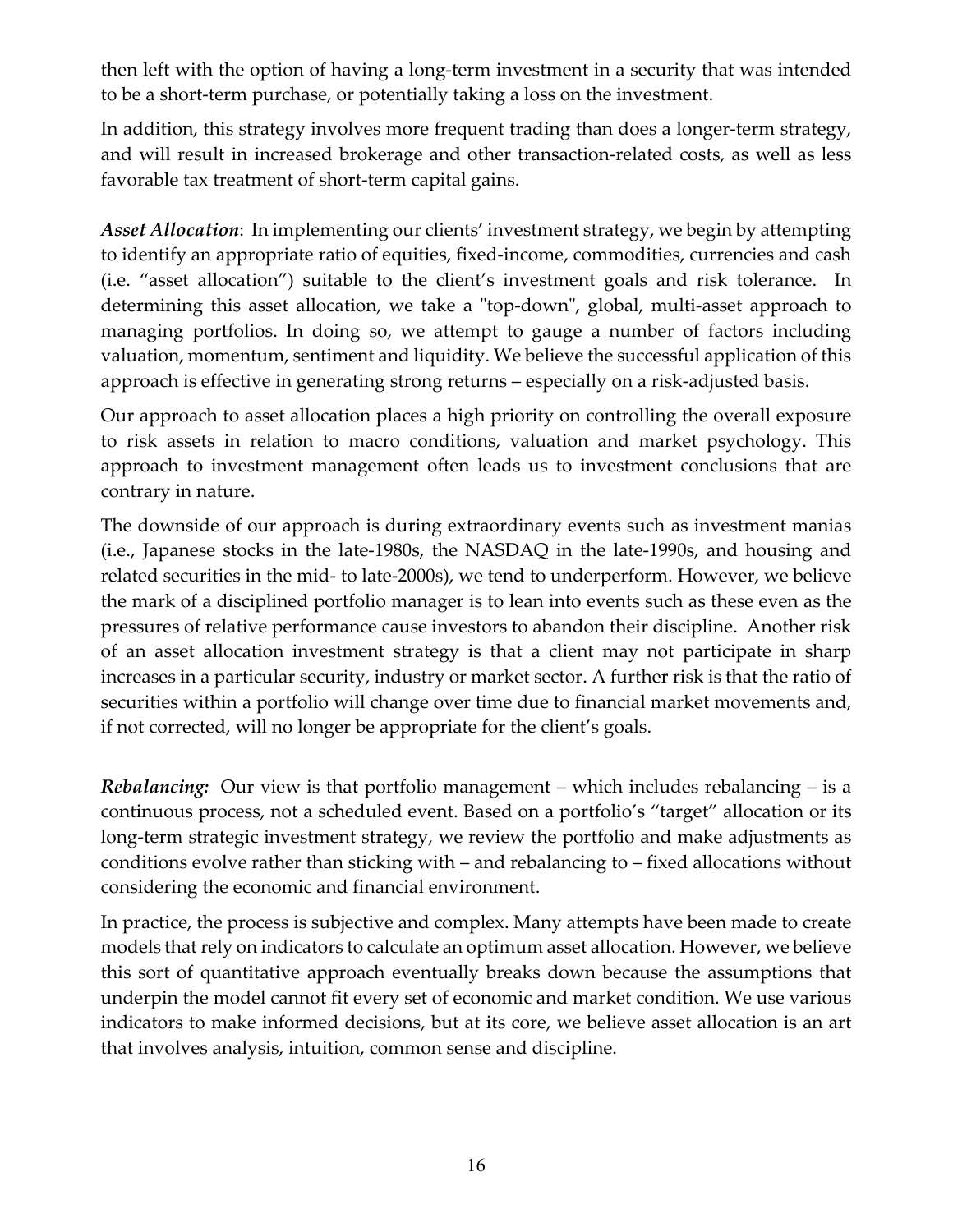*Margin:* We do not use margin transactions as an investment strategy. However, we may recommend that a client establish a margin account with the client's broker in order to facilitate more efficient trading.

### RISK OF LOSS

Listed above are some of the primary risks associated with the way we manage our clients' portfolios. Please do not hesitate to contact us to discuss these risks and others in more detail. Securities investments are not guaranteed and you may lose money on your investments. Investing in securities involves risk of loss that clients should be prepared to bear. We ask that you work with us to help us understand your tolerance for risk.

# <span id="page-16-0"></span>**Item 9. Disciplinary Information**

We are required to disclose any legal or disciplinary events that are material to a client's or prospective client's evaluation of our advisory business or the integrity of our management. Our firm and our management personnel have no reportable disciplinary events to disclose.

# <span id="page-16-1"></span>**Item 10. Other Financial Industry Activities and Affiliations**

The Management persons and other employees of AFS may be insurance agents for various insurance companies. Please see item 5 for information regarding these relationships, the applicable conflicts of interest, and how AFS manages these conflicts.

# <span id="page-16-2"></span>**Item 11. Code of Ethics, Personal Trading, and Participation in Client Transactions**

### CODE OF ETHICS

Our firm has adopted a Code of Ethics which sets forth high ethical standards of business conduct that we require of our employees, including compliance with applicable federal securities laws. AFS and our personnel owe a duty of loyalty, fairness and good faith to our clients, and have an obligation to adhere not only to the specific provisions of the Code of Ethics, but to the general principles that guide the Code.

AFS' Code of Ethics includes the firm's policy prohibiting the use of material non-public information. While we do not believe that we have any particular access to non-public information, all employees are reminded that such information may not be used in a personal or professional capacity.

Our Code of Ethics requires that anyone associated with this advisory practice with access to advisory recommendations, client holdings or other specified information ("access persons") provide annual securities holdings reports and quarterly transaction reports of all reportable transactions to the firm's designated officer. These reports are made available to an appropriate regulatory agency upon request and will be reviewed on a regular basis by the Chief Compliance Officer of AFS, or his designee, to supervise compliance with the firm's Code of Ethics.

Our Code also contains oversight, enforcement and recordkeeping provisions. A copy of our Code of Ethics is available to our advisory clients and prospective clients. You may request a copy by email to Brant@AccessAFS.com, or by telephone at (952) 885-2732.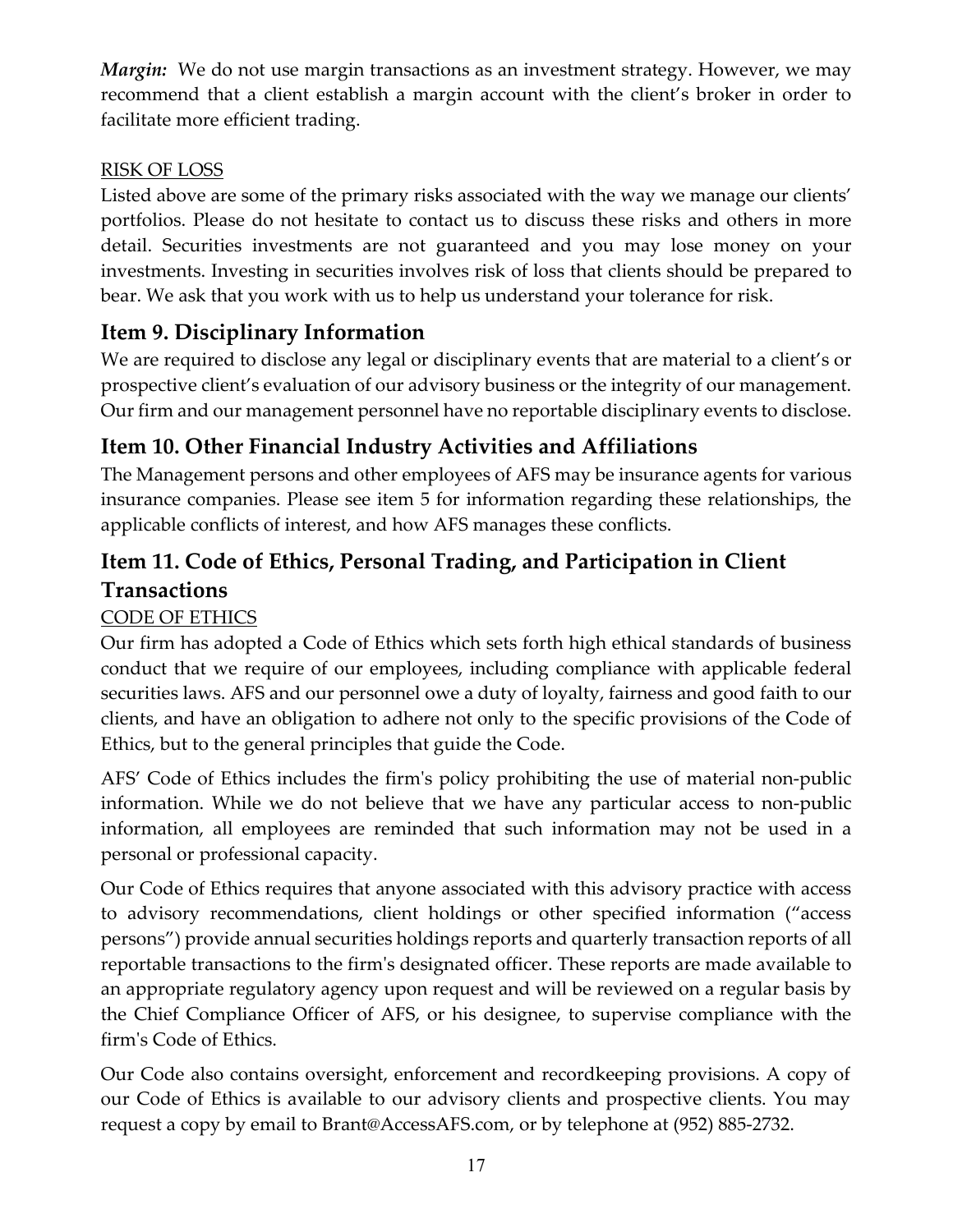### SUMMARY OF PERSONAL TRADING POLICY

Our firm, management persons and other employees may buy or sell securities for their personal accounts that are identical to or different from those recommended to our clients. In addition, the firm and these individuals may have an interest or position in a security which may also be recommended to a client. As these situations represent actual or potential conflicts of interest with our clients, we have taken the following steps to assure that: (i) the personal securities transactions of our firm and employees will not interfere with making and implementing decisions in the best interest of our advisory clients; (ii) our firm complies with its regulatory obligations; and (iii) we provide our clients with full and fair disclosure of such conflicts of interest.

- 1. We prohibit the firm, its management persons and employees from:
	- a. Putting their own interest above the interest of an advisory client.
	- b. Buying or selling securities for their personal portfolio(s) where their decision is a result of information received as a result of his or her employment unless the information is also available to the investing public.
	- c. Purchasing or selling any security immediately prior to a transaction(s) in the same securities being implemented for an advisory account.
- 2. Our firm requires prior approval for any IPO or private placement investments by an access person of the firm.
- 3. We maintain a list of all reportable securities holdings for our firm and our employees who are access persons. These holdings are reviewed on a regular basis by our firm's Chief Compliance Officer, or his designee, to verify compliance with this personal trading policy.
- 4. We have established procedures for the maintenance of all required books and records.
- 5. We require all of our management persons and other employees to act in accordance with all applicable Federal and State regulations governing registered investment advisory practices.
- 6. We provide each employee of our firm with a copy of our Code of Ethics on an annual basis.
- 7. We have established policies requiring the reporting of Code of Ethics violations to our Chief Compliance Officer.
- 8. Any individual who violates any of the above restrictions may be subject to termination.

### AGGREGATION OF EMPLOYEE TRADES WITH CLIENT TRANSACTIONS

We may aggregate our employee trades with client transactions where possible and when compliant with our duty to seek best execution for our clients. In these instances, participating clients will receive an average share price. Transaction costs will be charged a fixed, per-trade fee or a fee based on the number of shares traded for each client (depending upon the individual client's agreement with the applicable custodian/broker). In the instances where there is a partial fill of a particular batched order, we will allocate all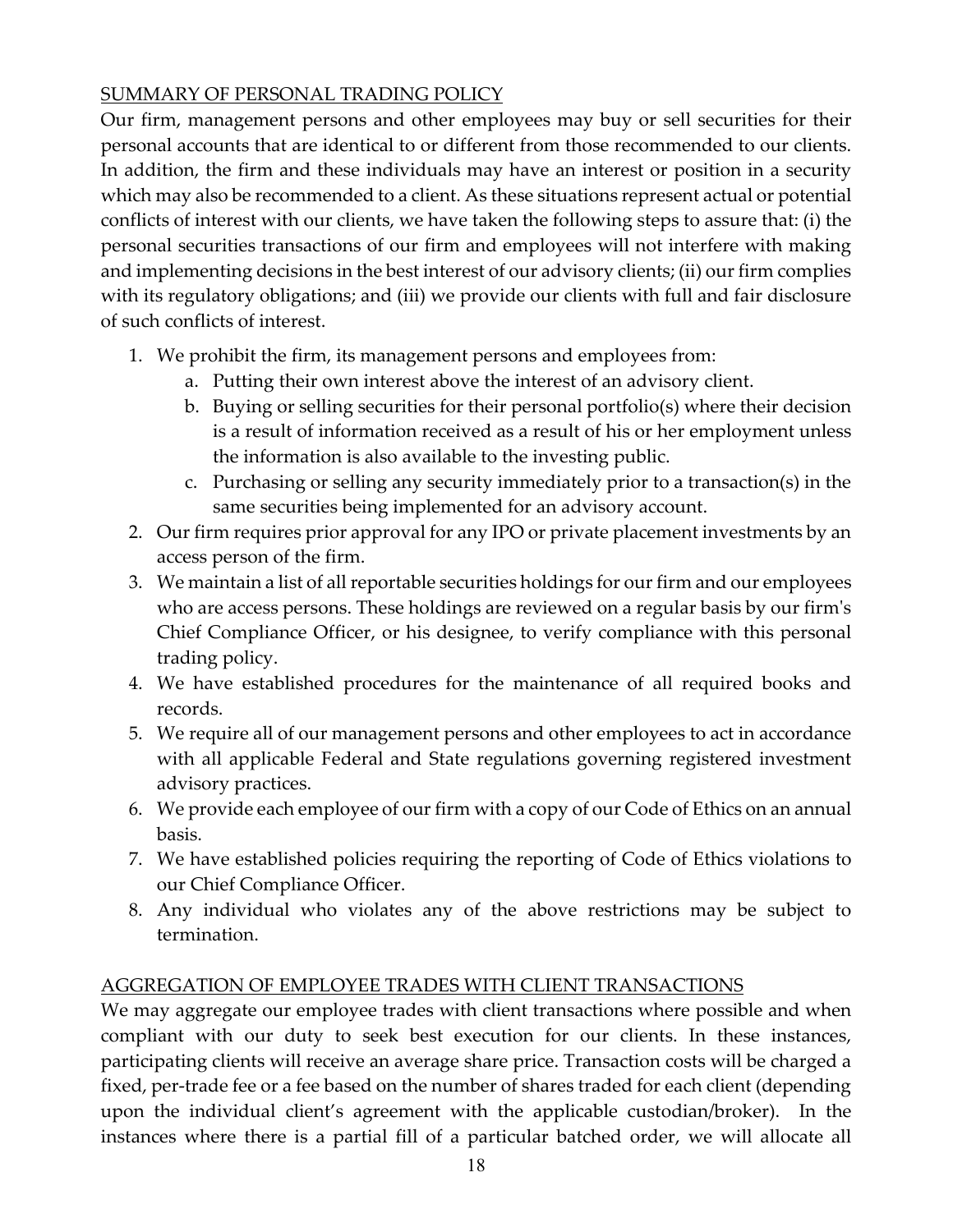purchases pro-rata, with each account paying the average price. Our employee accounts will not typically be included in the pro-rata allocation.

Please review the disclosures in Item 12 of this Brochure for a more detailed understanding of the firm's trade aggregation policies and procedures.

### PRINICPAL TRANSACTIONS

AFS and individuals associated with our firm are prohibited from engaging in principal transactions. A principal transaction is a transaction where AFS or a person associated with AFS, as principal, buys securities from, or sells securities to, an AFS client.

## <span id="page-18-0"></span>**Item 12. Brokerage Practices**

### INDIVIDUAL PORTFOLIO MANAGEMENT SERVICES

*Directed Brokerage:* Our firm does not accept the discretionary authority to determine the broker-dealer to be used or the commission rates to be paid by its clients. Clients must direct AFS as to the broker-dealer to be used in managing their accounts.

AFS recommends that clients establish brokerage accounts with the Schwab Institutional division of Charles Schwab & Co., Inc.[1](#page-18-1) ("Schwab"), a FINRA[2](#page-18-2) registered broker-dealer and SIPC<sup>[3](#page-18-3)</sup> member, to maintain custody of clients' assets and to effect trades for their accounts. Although we suggest that clients establish accounts at Schwab, it is the client's decision to custody assets with Schwab. AFS is independently owned and operated and not affiliated with Schwab. AFS has evaluated Schwab and believes that it will provide our clients with a blend of execution services, commission costs and professionalism that will assist our firm in meeting our fiduciary obligations to clients.

Schwab provides AFS with access to its institutional trading and custody services, which are typically not available to Schwab retail investors. These services generally are available to independent investment advisers on an unsolicited basis, at no charge to them so long as a total of at least \$10 million of the adviser's clients' assets are maintained in accounts at Schwab Institutional. These services are not contingent upon our firm committing to Schwab any specific amount of business (assets in custody or trading commissions). Schwab's brokerage services include the execution of securities transactions, custody, research, and access to mutual funds and other investments that are otherwise generally available only to institutional investors or would require a significantly higher minimum initial investment.

For our client accounts maintained in its custody, Schwab generally does not charge separately for custody services but is compensated by account holders through commissions and other transaction-related or asset-based fees for securities trades that are executed through Schwab or that settle into Schwab accounts.

Schwab Institutional also makes available to our firm other products and services that benefit AFS but may not directly benefit our clients' accounts. Many of these products and

<span id="page-18-1"></span><sup>&</sup>lt;sup>1</sup> For information regarding Schwab, please refer to their website: [https://www.schwab.com/.](https://www.schwab.com/)

<span id="page-18-2"></span><sup>&</sup>lt;sup>2</sup> FINRA is the largest independent regulator for all securities firms doing business in the United States. For more information, please refer to FINRA's website: [http://www.finra.org/.](http://www.finra.org/)

<span id="page-18-3"></span><sup>&</sup>lt;sup>3</sup> For information regarding SIPC, please refer to their website: [http://www.sipc.org/.](http://www.sipc.org/)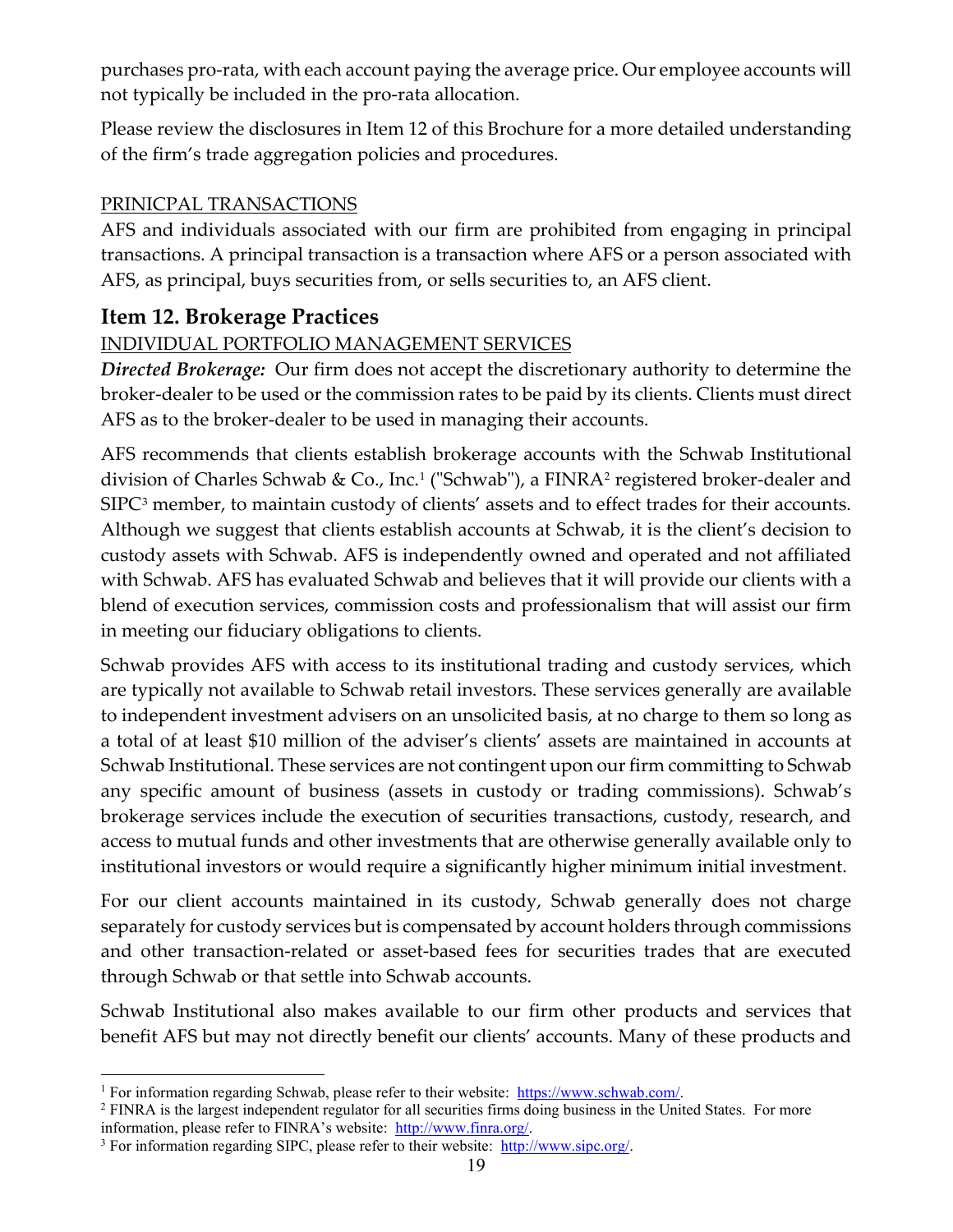services may be used to service all or some substantial number of our client accounts, including accounts not maintained at Schwab.

Schwab's products and services that assist us in managing and administering our clients' accounts include software and other technology that:

- provide access to client account data (such as trade confirmations and account statements);
- facilitate trade execution and allocate aggregated trade orders for multiple client accounts;
- provide research, pricing and other market data;
- facilitate payment of our fees from clients' accounts; and
- assist with back-office functions, recordkeeping and client reporting.

Schwab Institutional also offers other services intended to help us manage and further develop our business enterprise. These services may include:

- compliance, legal and business consulting;
- publications and conferences on practice management and business succession; and
- access to employee benefits providers, human capital consultants and insurance providers.

Schwab may make available, arrange and/or pay third-party vendors for the types of services rendered to AFS. Schwab Institutional may discount or waive fees it would otherwise charge for some of these services or pay all or a part of the fees of a third-party providing these services to our firm. Schwab Institutional may also provide other benefits such as educational events or occasional business entertainment of our personnel. In evaluating whether to recommend or require that clients custody their assets at Schwab, we may take into account the availability of some of the foregoing products and services and other arrangements as part of the total mix of factors we consider and not solely on the nature, cost or quality of custody and brokerage services provided by Schwab, which may create a potential conflict of interest.

We reserve the right to decline acceptance of any client account for which the client directs the use of a broker other than Schwab if we believe that this choice would hinder our fiduciary duty to the client and/or our ability to service the account. In directing the use of Schwab (or any other broker), it should be understood that AFS will not have authority to negotiate commissions or to necessarily obtain volume discounts, and best execution may not be achieved. In addition, a disparity in commission charges may exist between the commissions charged to the client and those charged to other clients (who may direct the use of another broker other than Schwab). Clients should note that, while AFS has a reasonable belief that Schwab is able to obtain best execution and competitive prices, our firm will not independently seek best execution price capability through other brokers.

*Limited Brokerage Discretion:*AFS may, however, request that it be provided written authority to determine the broker dealer to be used for the purchase or sale of certain fixed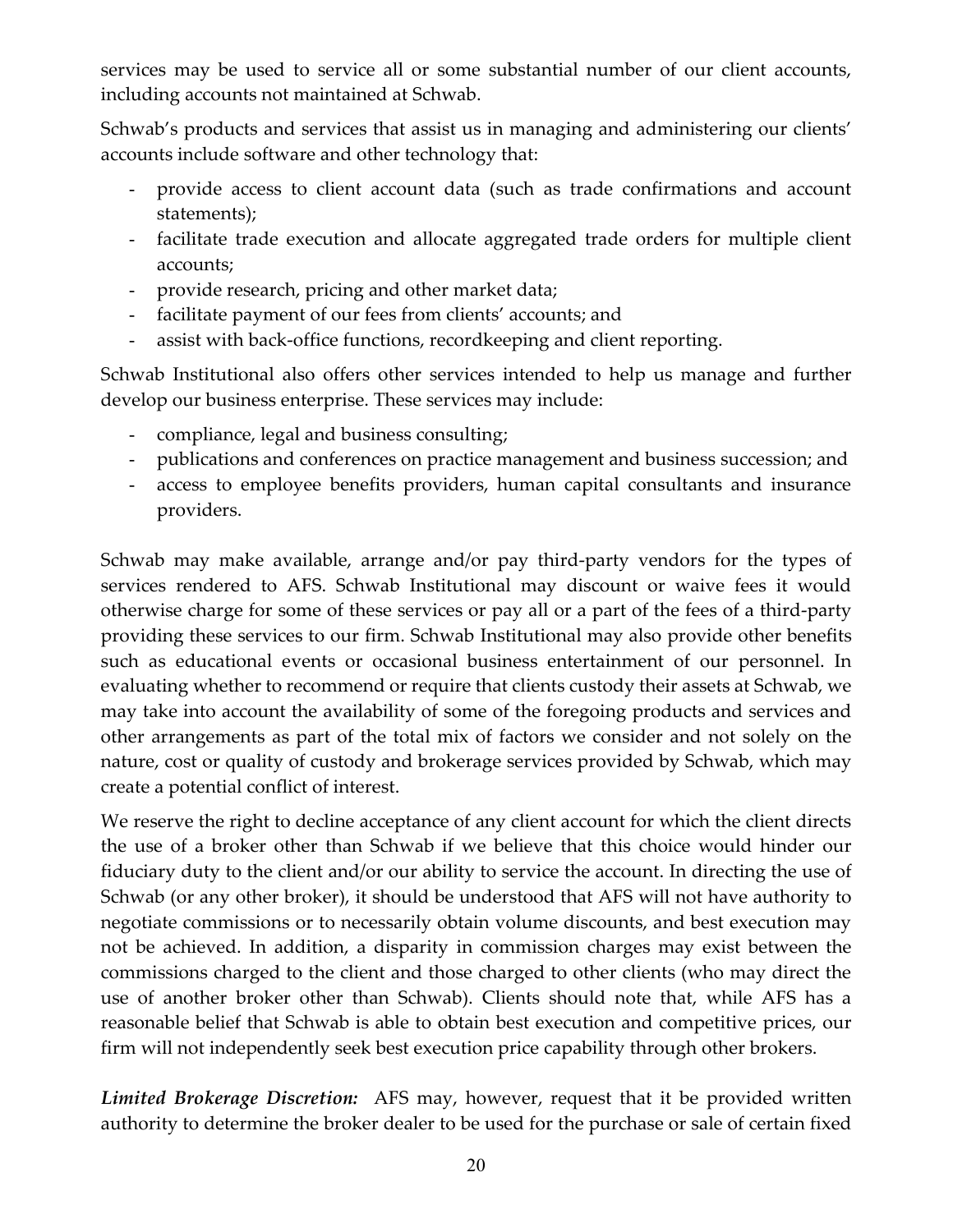income securities for the client's account and the costs that will be incurred by the client for these transactions. Any limitations on this discretionary authority shall be included in this written authority statement. Clients may change/amend these limitations as desired. Such amendments shall also be in writing.

When AFS exercises this limited brokerage discretion in order to purchase or sell such securities, AFS will select those broker dealers that will provide quality services at competitive transaction costs. The reasonableness of brokerage costs, commissions and mark ups/mark downs is based on the broker dealer's ability to provide professional services, competitive execution and other services that will assist AFS in providing investment management services to clients. Client trades in these instruments may be blocked with transactions for other advisory clients to achieve better pricing and commission costs.

AFS has no formal or informal soft dollar arrangements with any broker dealer.

### SUMMARY OF TRADE AGGREGATION POLICY

AFS will block trades where possible and when advantageous to clients. This blocking of trades permits the trading of aggregate blocks of securities composed of assets from multiple client accounts. Block trading may allow us to execute equity trades in a timelier, more equitable manner, at an average share price. AFS will typically aggregate trades among clients whose accounts can be traded at a given broker. AFS' block trading policy and procedures are as follows:

- 1. Transactions for any client account may not be aggregated for execution if the practice is prohibited by or inconsistent with the client's advisory agreement with AFS, or our firm's order allocation policy.
- 2. The portfolio manager must determine that the purchase or sale of the particular security involved is appropriate for the client and consistent with the client's investment objectives and with any investment guidelines or restrictions applicable to the client's account.
- 3. The portfolio manager must reasonably believe that the order aggregation will enable AFS to seek best execution for each client participating in the aggregated order. This requires a good faith judgment at the time the order is placed for the execution. It does not mean that the determination made in advance of the transaction must always prove to have been correct in the light of a "20-20 hindsight" perspective. Best execution includes the duty to seek the best quality of execution, as well as the best net price.
- 4. Prior to entry of an aggregated order, barring unusual circumstances related to timing and security price, a written list is completed which identifies each client account participating in the order and the proposed allocation of the order, upon completion, to those clients.
- 5. If the order cannot be executed in full at the same price or time, the securities actually purchased or sold by the close of each business day must be allocated pro rata among the participating client accounts in accordance with the initial order ticket or other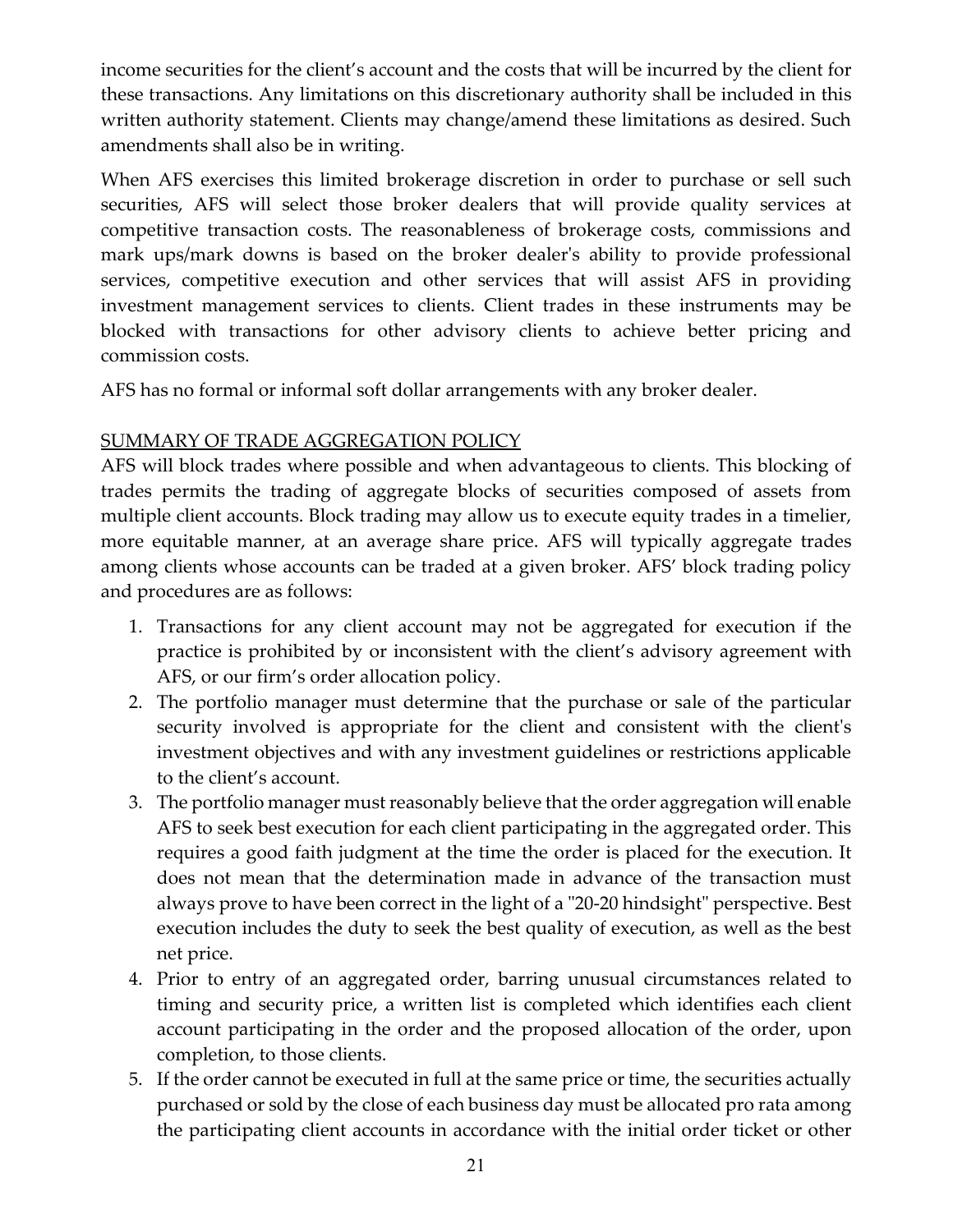written statement of allocation. However, adjustments to this pro rata allocation may be made to participating client accounts in accordance with the initial order ticket or other written statement of allocation. Furthermore, adjustments to this pro rata allocation may be made to avoid having odd amounts of shares held in any client account, or to avoid excessive transaction related charges in smaller accounts.

- 6. Generally, each client that participates in the aggregated order must do so at the average price for all separate transactions made to fill the order, and must equitably share in the commissions and transaction costs. Transaction costs may be charged as a fixed, per-trade fee or a fee based on the number of shares traded for each client (depending upon the individual client's agreement with the applicable custodian/broker).
- 7. If the order will be allocated in a manner other than that stated in the initial statement of allocation, a written explanation of the change must be provided to and approved by the Chief Compliance Officer no later than the morning following the execution of the aggregate trade.
- 8. AFS' client account records separately reflect, for each account in which the aggregated transaction occurred, the securities which are held by, and bought and sold for, that account.
- 9. Funds and securities for aggregated orders are clearly identified on AFS' records and to the broker-dealers or other intermediaries handling the transactions, by the appropriate account numbers for each participating client.
- 10. No client or account will be favored over another.

# <span id="page-21-0"></span>**Item 13. Review of Accounts**

## INDIVIDUAL PORTFOLIO MANAGEMENT

*Reviews:* While the underlying securities within Individual Portfolio Management accounts are continually monitored, these accounts are reviewed on at least a quarterly basis. Specific reviews will also occur when purchasing new positions or selling positions, and at the client's request. Accounts are reviewed in the context of each client's stated investment objectives and guidelines. More frequent reviews may be triggered by material changes in variables such as the client's individual circumstances, or the market, political or economic environment.

These accounts are reviewed by the investment adviser representative assigned to the account and Brant T. Kairies, President, Chief Investment Officer and Chief Compliance Officer.

*Reports:* In addition to the written monthly statements and confirmations of transactions that clients receive from their broker-dealer/custodian, we provide quarterly reports summarizing account performance, balances and holdings. These reports also include a description of how a client's advisory fee is calculated.

### FINANCIAL PLANNING AND FINANCIAL CONSULTING

Clients receiving these services will receive reviews and reports as contracted for at the inception of the advisory relationship.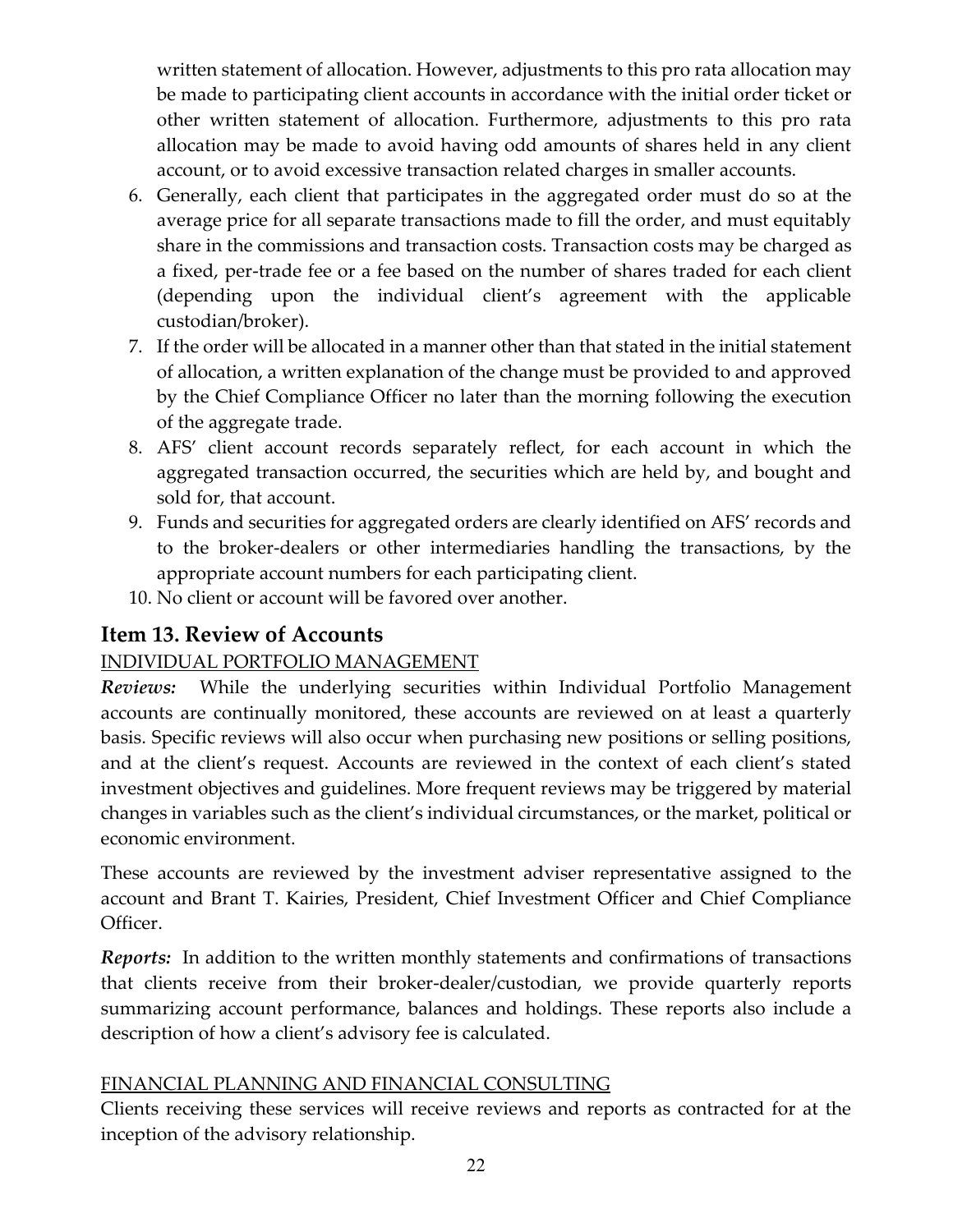# <span id="page-22-0"></span>**Item 14. Client Referrals and Other Compensation**

It is our policy not to pay referral fees to affiliated or unaffiliated individuals or firms for referring us potential clients.

As insurance agents, our management persons and other employees are eligible to receive incentive awards (including prizes such as trips or bonuses) for recommending certain types of insurance policies or other investment products. While we endeavor at all times to put the interest of our clients first as part of our fiduciary duty, the possibility of receiving incentive awards creates a conflict of interest, and may affect the judgment of these individuals when making recommendations.

We address these conflicts by reviewing recommendations made to our clients to determine that all recommendations are consistent with the best interests of our clients. Please see the disclosure in Item 5 of this Brochure for additional information about how we manage these conflict of interest.

## <span id="page-22-1"></span>**Item 15. Custody**

We previously disclosed in Item 5 (the Fees and Compensation section) of this Brochure that our firm directly debits advisory fees from client accounts. As part of this billing process, the client's custodian is advised of the amount of the fee to be deducted from that client's account. On at least a quarterly basis, the custodian is required to send to the client a statement showing all transactions within the account during the reporting period. Because the custodian does not calculate the amount of the fee to be deducted, it is important for clients to carefully review their custodial statements to verify the accuracy of the calculation, among other things. Clients should contact us directly if they believe that there may be an error on their statement or the calculation of their fees.

In addition to the periodic statements that clients receive directly from their custodians, we also send account reports directly to our clients on a quarterly basis. We urge our clients to carefully compare the information provided on these reports to the custodian's statements to ensure that all account transactions, holdings and values are correct and current.

AFS is also deemed to have limited custody due to its Third-Party Standing Letters of Authorization ("SLOA").

AFS and its qualified custodian meet the following seven (7) conditions in order to avoid maintaining full custody and be subject to the surprise exam requirement:

- 1. The Client provides an instruction to the qualified custodian, in writing, that includes the Client's signature, the third party's name, and either the third party's address or the third party's account number at a custodian to which the transfer should be directed.
- 2. The Client authorizes AFS, in writing, either on the qualified custodian's form or separately, to direct transfers to the third party either on a specified schedule or from time to time.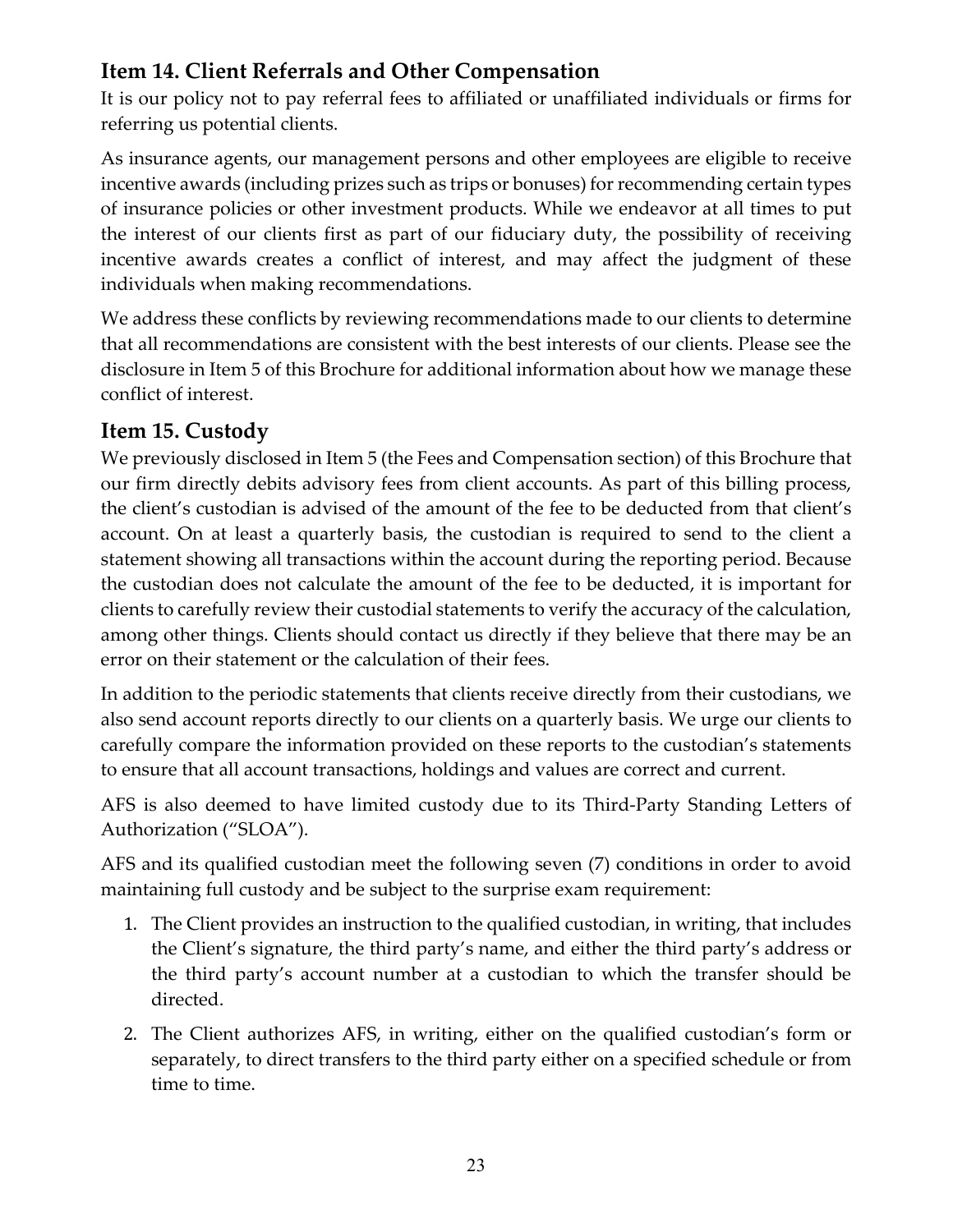- 3. The Client's qualified custodian performs appropriate verification of the instruction, such as a signature review or other method to verify the Client's authorization and provides a transfer of funds notice to the Client promptly after each transfer.
- 4. The Client has the ability to terminate or change the instruction to the Client's qualified custodian.
- 5. AFS has no authority or ability to designate or change the identity of the third party, the address, or any other information about the third party contained in the Client's instruction.
- 6. AFS maintains records showing that the third party is not a related party nor located at the same address as AFS.

The Client's qualified custodian sends the Client, in writing, an initial notice confirming the instruction and an annual notice reconfirming the instruction.

## <span id="page-23-0"></span>**Item 16. Investment Discretion**

Clients may hire us to provide discretionary portfolio management services. Where we have been provided investment discretion, we place trades in a client's account without obtaining specific client permission prior to each trade. Our discretionary authority includes the ability to do the following without contacting the client:

- Determine the security to buy or sell; and/or
- Determine the amount of the security to buy or sell.

Clients give us discretionary authority when they sign a discretionary advisory agreement with our firm, and may limit this authority by giving us written instructions. Clients may also change/amend such limitations by once again providing us with written instructions.

Advisory clients who elect not to grant such discretionary authority to AFS are advised that trades in their accounts will typically be executed subsequent to trades effected in discretionary accounts due to the time involved in obtaining prior client approval. Consequently, these clients may not participate in blocked trades and there may be a difference in the price paid per share of a given security.

## <span id="page-23-1"></span>**Item 17. Voting Client Securities**

AFS does not vote client securities. Clients maintain exclusive responsibility for: (i) directing the manner in which proxies solicited by issuers of securities beneficially owned by the client shall be voted, and (ii) making all elections relative to any mergers, acquisitions, tender offers, bankruptcy proceedings or other type events pertaining to the client's investment assets. Therefore, AFS and/or the client shall instruct each custodian of the applicable assets to forward to the client copies of all proxies and shareholder communications relating to the client's investment assets.

# <span id="page-23-2"></span>**Item 18. Financial Information**

Under no circumstances do we require or solicit payment of fees in excess of \$1,200 per client more than six months in advance of services rendered. Therefore, we are not required to include a financial statement.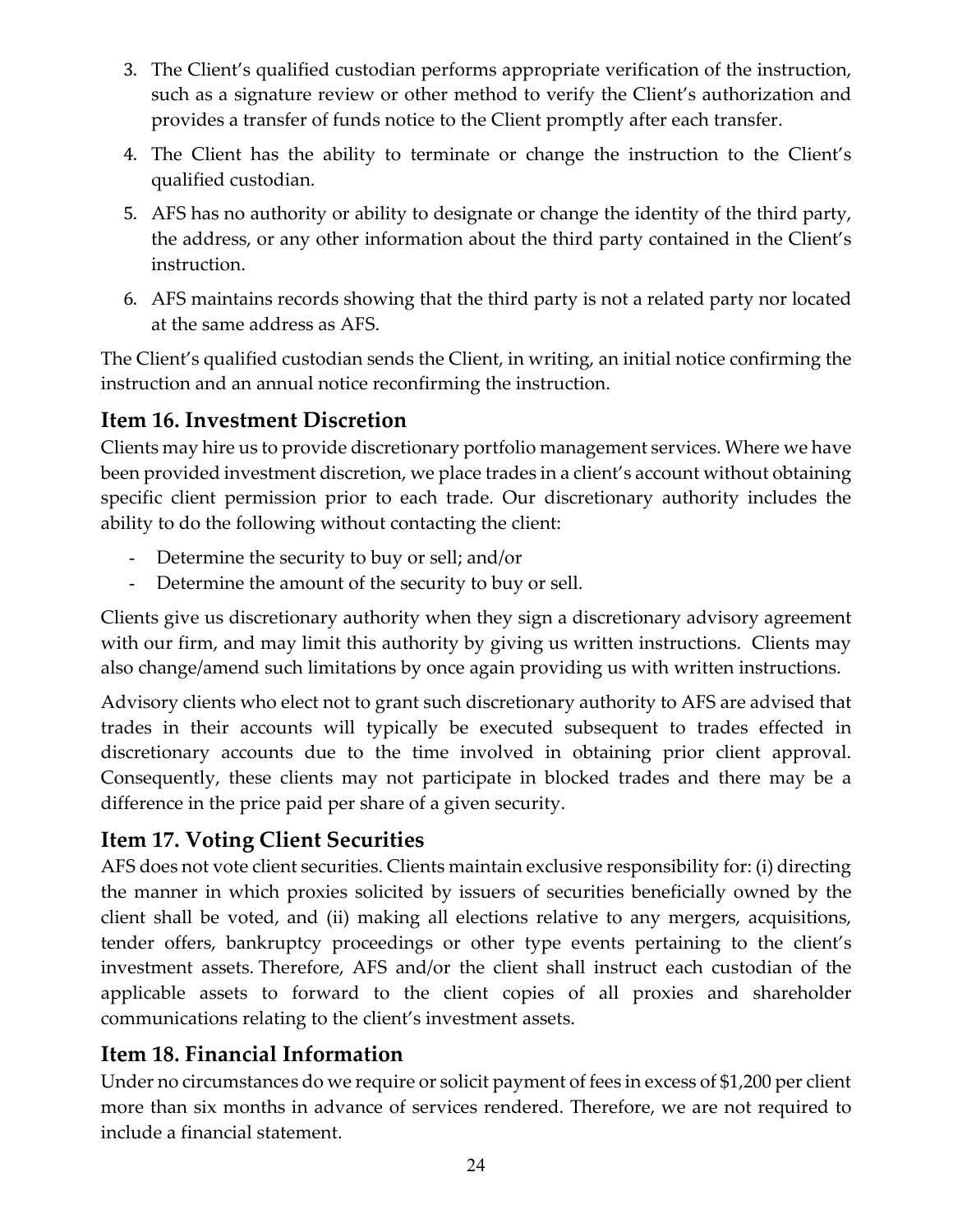As an advisory firm that maintains discretionary authority for client accounts, we are also required to disclose any financial condition that is reasonably likely to impair our ability to meet our contractual obligations. AFS has no additional financial circumstances to report and has never been the subject of a bankruptcy petition.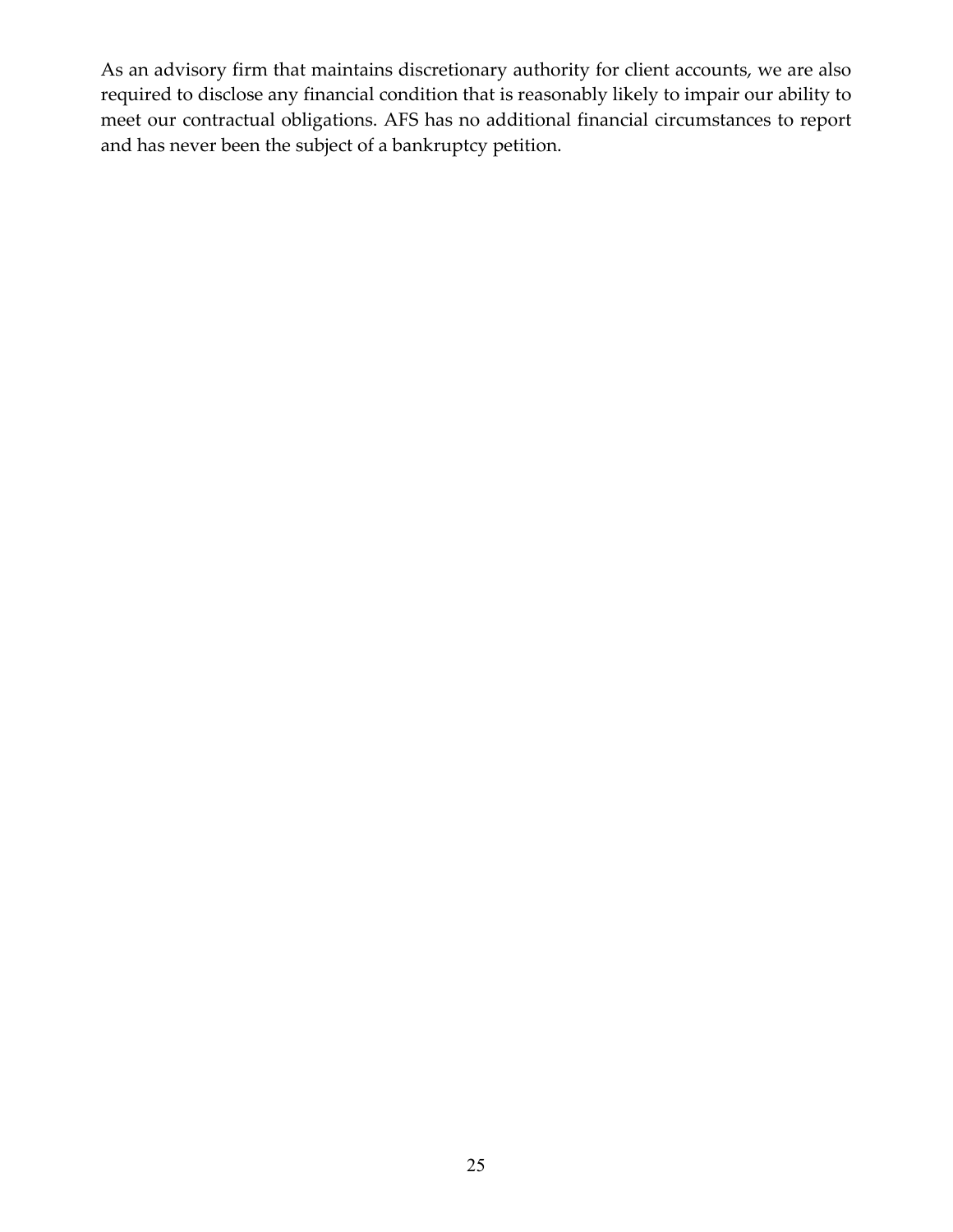**Brochure Supplement**

Part 2B of Form ADV

**Stephen E. Kairies, ChFC®, CLU**

**ACCESS FINANCIAL SERVICES, INC. 1650 West 82nd Street, Suite 850 Minneapolis, MN 55431-1460 Firm Telephone: (952) 885-2736**

**Direct Telephone: (952) 885-2734 EMAIL: steve@AccessAFS.com**

**This brochure supplement provides information about Stephen E. Kairies that supplements the Access Financial Services, Inc. ("AFS") brochure. You should have received a copy of that brochure. Please contact Mr. Kairies if you did not receive AFS' brochure or if you have any questions about the contents of this supplement.**

**Additional information about Stephen E. Kairies is available on the SEC's website at [www.adviserinfo.sec.gov.](http://www.adviserinfo.sec.gov/)**

February  $24<sup>th</sup>$ , 2022

Access Financial Services, Inc.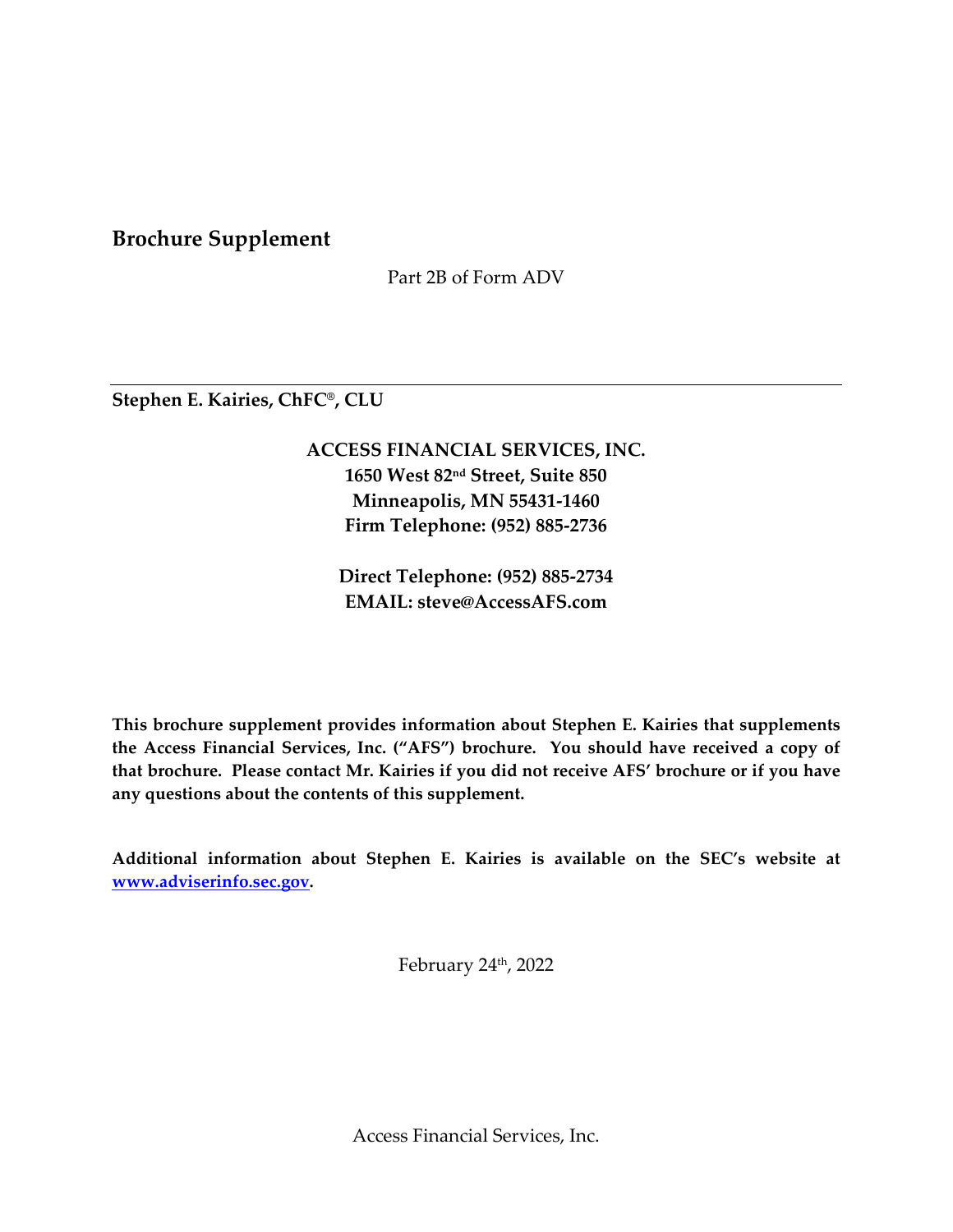### **Item 2 Education and Business Standards**

### **Stephen E. Kairies,** ChFC®, CLU

Educational Background:

- Year of birth: 1945
- University of Minnesota, Bachelor of Arts Degree in Humanities, 1968

Business Experience:

- Access Financial Services, Inc.
	- Founder; 11/2010 to Present
	- Chief Financial Officer; 11/2010 to 01/2021
	- President; 06/1990 to 11/2010
- Northwestern Mutual Life Insurance Company; Agent; 09/1991 to Present
- FSC Securities Corporation; Registered Representative; 03/1993 to 01/2015
- Northwestern Mutual Investment Services, LLC; Registered Representative; 02/1992 to 12/2014

Professional Designations:

- Chartered Financial Consultant (ChFC), granted by The American College, [1](#page-26-0)983<sup>1</sup>
- Chartered Life Underwriter (CLU), granted by The American College, 1976<sup>[2](#page-26-1)</sup>

<span id="page-26-0"></span><sup>&</sup>lt;sup>1</sup> A Chartered Financial Consultant® (ChFC®) is a financial professional who meets the requirements established by The American College. These include completing a specified program of study, and meeting minimum experience requirements and specific ethical standards. In order to obtain the  $ChFC^@$  designation, a number of requirements must be met. An applicant must: (1) take nine college-level courses and pass an exam for each course; (2) have at least three years of qualifying fulltime work experience in financial planning or a related field; and (3) pass a professional fitness standards and background check. Once appointed, a ChFC® must meet continuing education requirements in order to maintain the certification. The programs of study required of a ChFC® include such topics as: Financial Planning, Insurance Planning, Income Taxation, Planning for Retirement Needs, Investments, Estate Planning, and Executive Compensation. Please refer to the following website for more information:<http://www.theamericancollege.edu/> .

<span id="page-26-1"></span><sup>&</sup>lt;sup>2</sup> Chartered Life Underwriter (CLU) is a professional designation for individuals who wish to specialize in life insurance and estate planning. Individuals must complete five core courses and three elective courses, and successfully pass all eight twohour, 100-question examinations in order to receive the designation. The required courses include: (1) Fundamentals of Insurance Planning, (2) Life Insurance Law, (3) Individual Life Insurance, (4) Estate Planning, and (5) Planning for Business Owners. The three elective courses can be chosen from such subjects as the following: (1) Financial Planning, (2) Health Insurance, (3) Income Taxation, (4) Group Benefits, (5) Retirement Planning, and (6) Investment Planning. Please refer to the following website for more information:<http://www.theamericancollege.edu/>.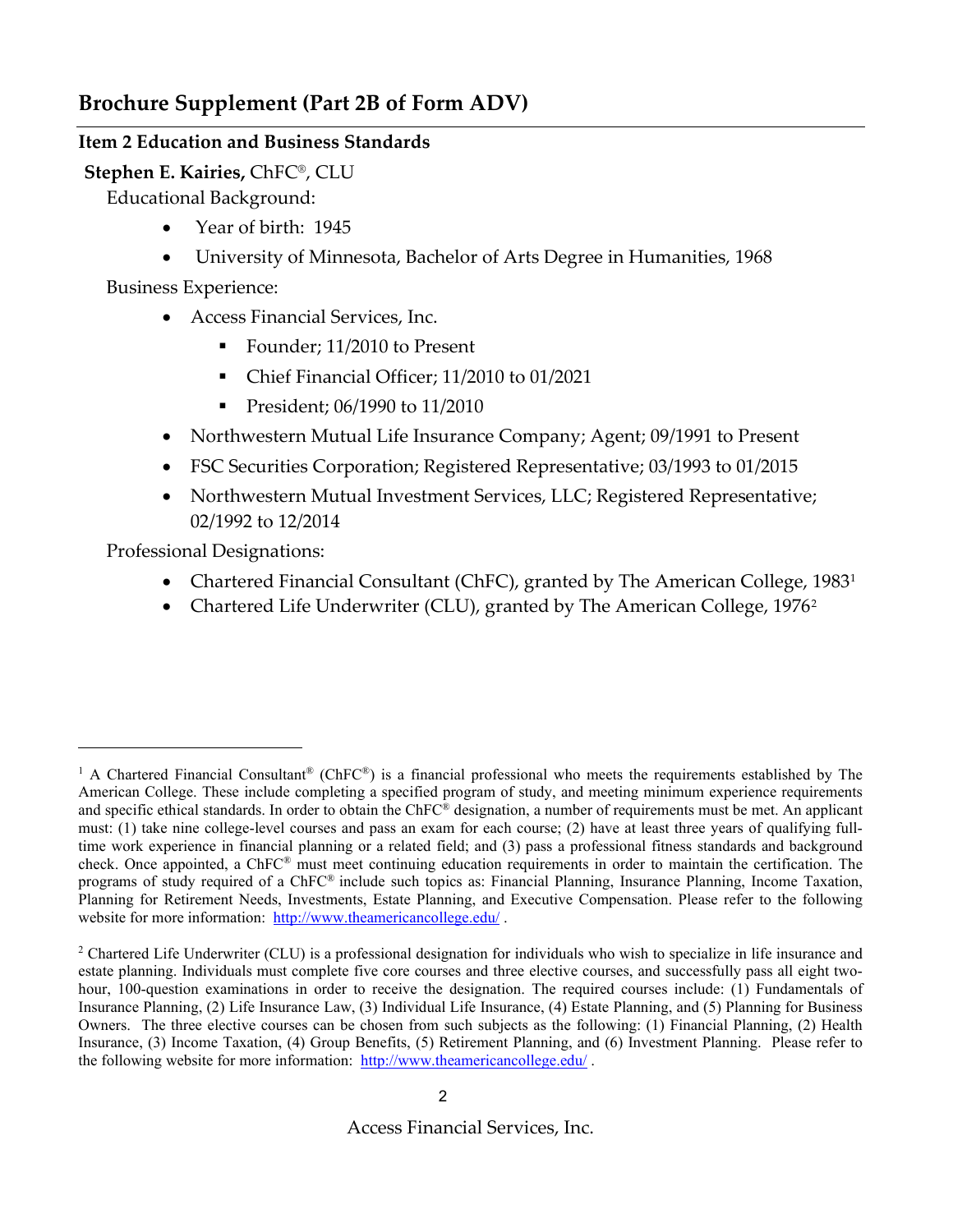#### **Item 3 Disciplinary Information**

Mr. Kairies does not have any disciplinary history to disclose.

### **Item 4 Other Business Activities**

Stephen E. Kairies is separately licensed as an insurance agent and is contracted with Northwestern Mutual Life Insurance Company and other insurance companies. As an insurance agent, he is able to sell insurance and insurance-related investment products to clients, for which he will receive separate and additional compensation (e.g., commissions). AFS clients are not under any obligation to engage Mr. Kairies when considering implementation of investment and/or insurance recommendations. The implementation of any or all recommendations is solely at the discretion of the client.

Clients should be aware that the receipt of additional compensation by Mr. Kairies creates a conflict of interest and gives him an incentive to recommend insurance products based on the compensation received, rather than on a client's needs. AFS and Mr. Kairies endeavor at all times to put the interest of our clients first as part of AFS' fiduciary duty as a registered investment adviser and we take the following steps to address this conflict:

- AFS prohibits Mr. Kairies and its other employees from earning commissions for transactions placed in its portfolio management client accounts;
- AFS discloses to clients the existence of all material conflicts of interest, including the potential for its employees to earn compensation from advisory clients in addition to AFS' advisory fees;
- AFS discloses to clients that they are not obligated to purchase recommended investment products from AFS' employees;
- AFS collects, maintains and documents accurate, complete and relevant client background information, including the client's financial goals, objectives and risk tolerance;
- AFS' management conducts regular reviews of each client account to verify that all recommendations made to a client are suitable to the client's needs and circumstances;
- AFS requires that its employees seek prior approval of any outside employment activity so that AFS may ensure that any conflicts of interests in such activities are properly addressed;
- AFS periodically monitors these outside employment activities to verify that any conflicts of interest continue to be properly addressed by AFS; and
- AFS educates its employees regarding the responsibilities of a fiduciary, including the need for having a reasonable and independent basis for the investment advice provided to clients.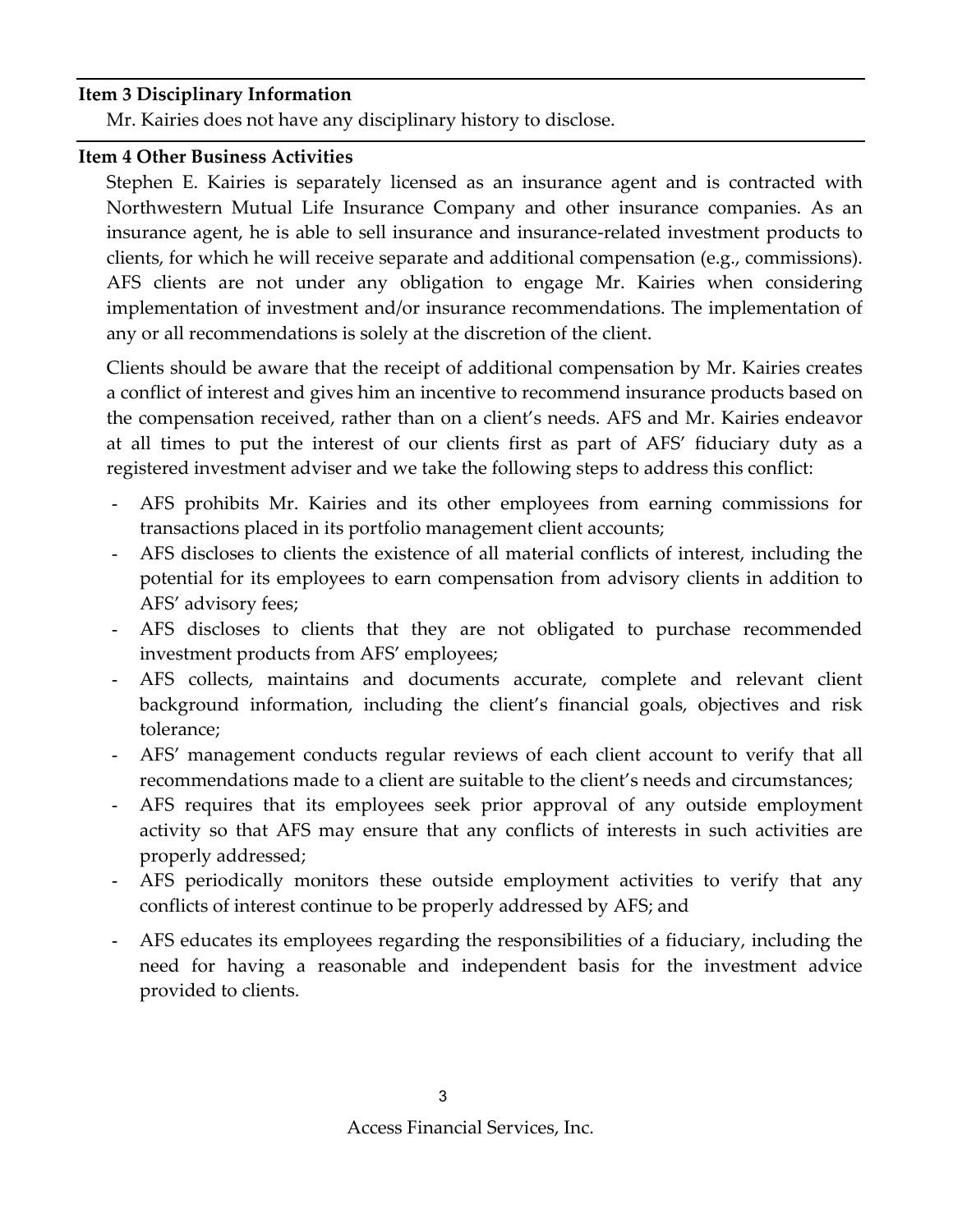#### **Item 5 Additional Compensation**

As an insurance agent, Mr. Kairies is eligible to receive incentive awards (including prizes such as trips or bonuses) for recommending certain types of insurance policies or other investment products. While we endeavor at all times to put the interest of our clients first as part of our fiduciary duty, the possibility of receiving incentive awards creates a conflict of interest, and may affect the judgment of Mr. Kairies when making recommendations. We address this conflict by reviewing recommendations made to our clients to determine that all recommendations are consistent with the best interests of our clients. Please see the applicable disclosure in Item 4 of this Brochure Supplement for additional information about how we manage this conflict of interest.

#### **Item 6 Supervision**

Stephen E. Kairies, Founder, and Brant T. Kairies, President, Chief Investment Officer and Chief Compliance Officer, are responsible for the supervision, formulation and monitoring of investment advice offered to the firm's clients. Stephen E. Kairies and Brant T. Kairies review and oversee all material investment policy changes and conduct periodic testing to ensure that client objectives and mandates are being met. They can be contacted at (952) 885-2732.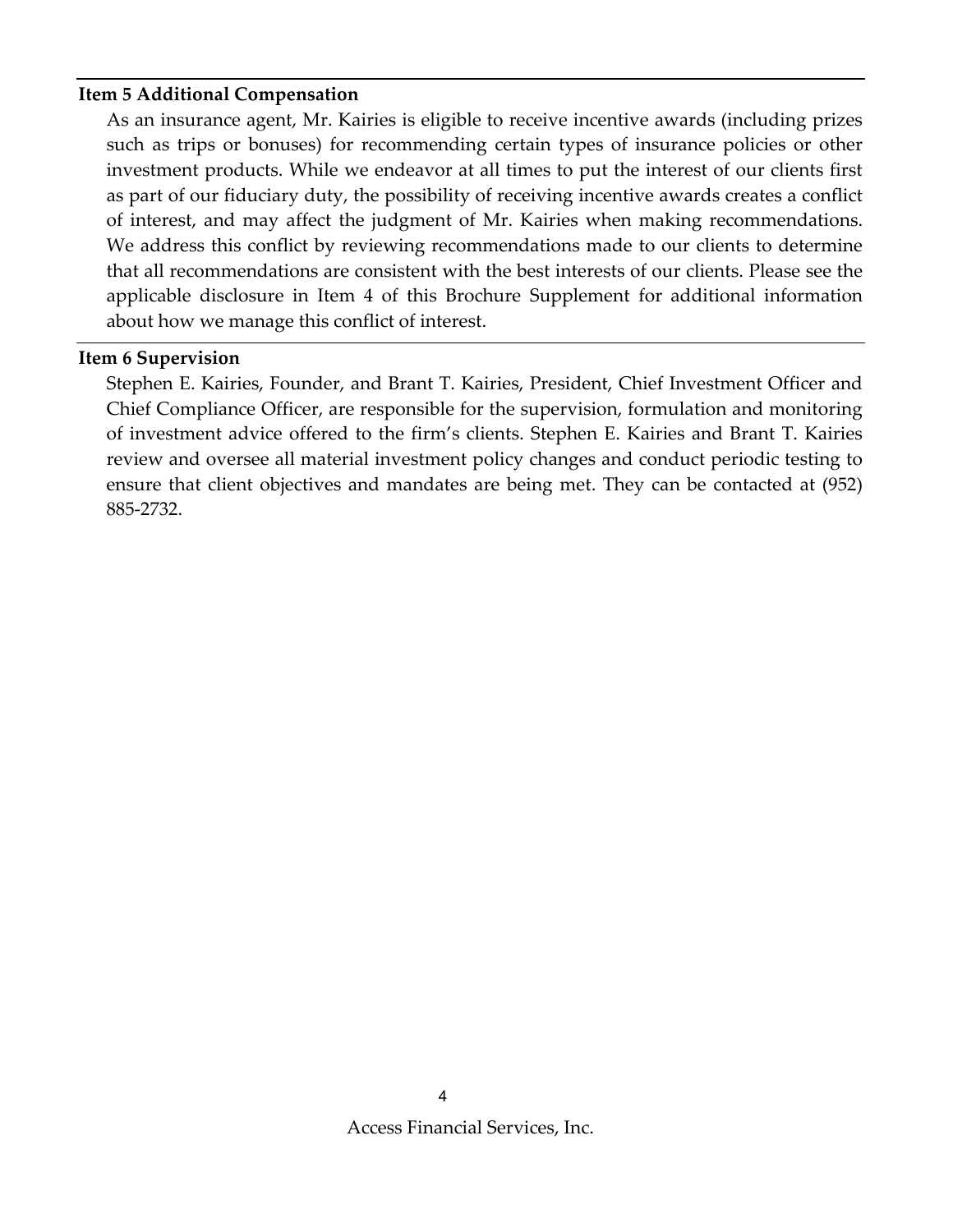## **Part 2B of Form ADV:** *Brochure Supplement*

# **Brant T. Kairies**

1650 West 82nd Street, Suite 850 Minneapolis, MN 55431 Telephone: (952) 885‐2732 Email: brant@accessfinsvcs.com

ACCESS FINANCIAL SERVICES, INC. 1650 West 82nd Street, Suite 850 Minneapolis, MN 55431 Telephone: (952) 885‐2732

**February 14, 2022**

**This brochure supplement provides information about Brant T. Kairies that supplements the Access Financial Services, Inc. ("AFS") brochure. You should have received a copy of that brochure. Please contact Mr. Kairies if you did not receive AFS' brochure or if you have any questions about the contents of this supplement.**

**Additional information about Brant T. Kairies is available on the SEC's website at www.adviserinfo.sec.gov.**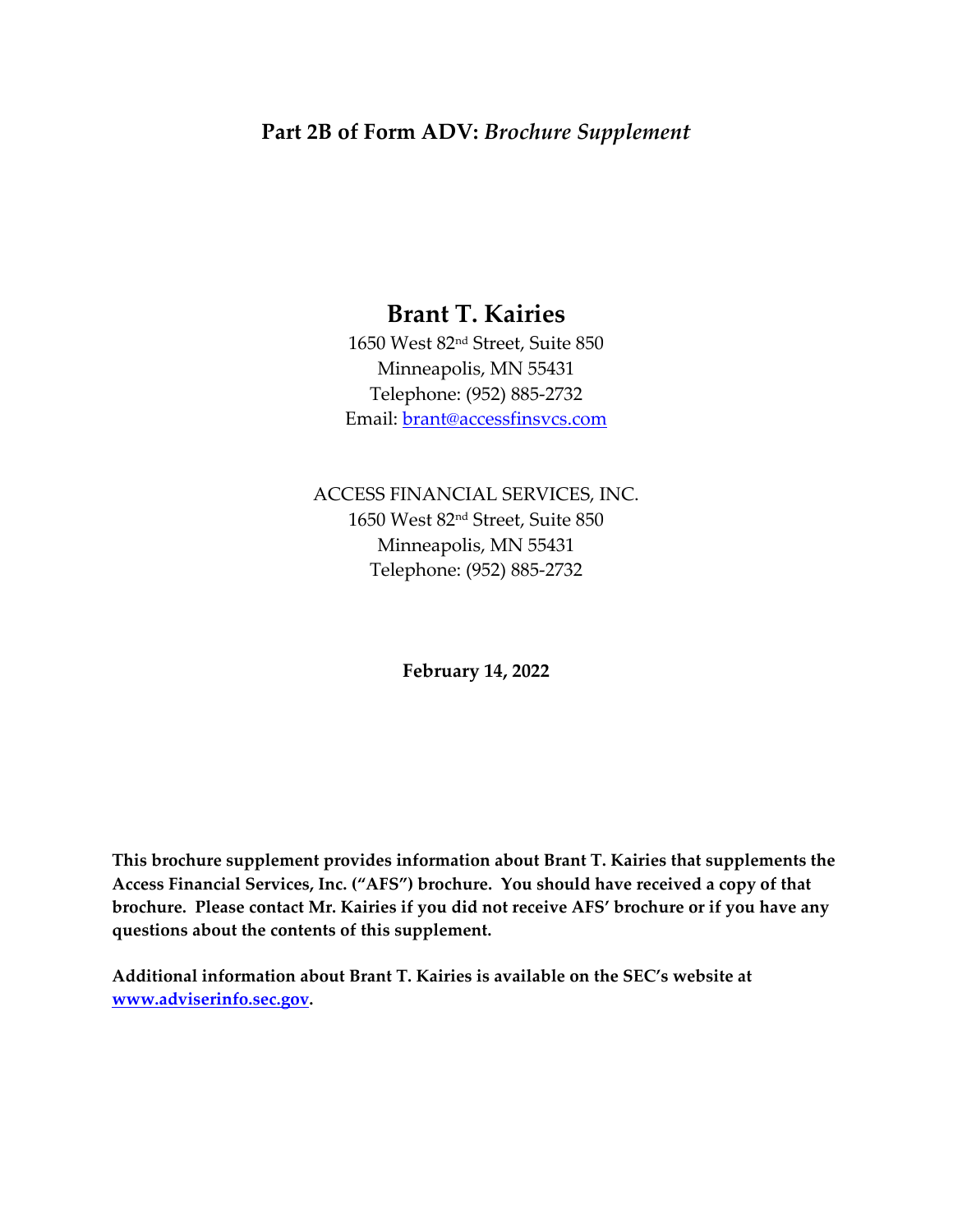## **Item 2. Educational Background and Business Experience**

### YEAR OF BIRTH: 1971

EDUCATION: University of Minnesota, Carlson School of Management, 1993 to 1997

### BUSINESS BACKGROUND:

- Access Financial Services, Inc., President, Chief Investment Officer and Chief Compliance Officer, 11/2010 to present; Vice President – Investments, 08/2001 to 11/2010; Investment Manager, 06/1994 to 08/2001
- FSC Securities Corporation, Registered Principal, 11/1997 to 02/2015

## **Item 3. Disciplinary Information**

AFS is required to disclose any legal or disciplinary events that are material to a client's or prospective clientʹs evaluation of Mr. Kairies. Mr. Kairies does not have any history of such disciplinary events.

## **Item 4. Other Business Activities**

Brant T. Kairies is an insurance agent for various insurance companies. AFS clients under no obligation to engage Mr. Kairies when purchasing insurance products. The implementation of any or all recommendations is solely at the discretion of the client.

Clients should be aware that the receipt of additional compensation in the form of commissions from the sale of insurance products by Mr. Kairies creates a conflict of interest and gives him an incentive to recommend insurance products based on the compensation received. AFS and Mr. Kairies endeavor at all times to put the interest of our clients first as part of AFS' fiduciary duty as a registered investment adviser and we take the following steps to address this conflict:

- AFS prohibits Mr. Kairies and its other employees from earning commissions for transactions placed in its portfolio management client accounts;
- AFS prohibits Mr. Kairies and its other employees from earning 12b‐1 distribution/service fees in connection with the placement of individual portfolio management client funds into investment companies;
- AFS discloses to clients the existence of all material conflicts of interest, including the potential for its employees to earn compensation from advisory clients in addition to AFS' advisory fees;
- AFS discloses to clients that they are not obligated to purchase recommended investment products from AFS' employees;
- AFS collects, maintains and documents accurate, complete and relevant client background information, including the client's financial goals, objectives and risk tolerance;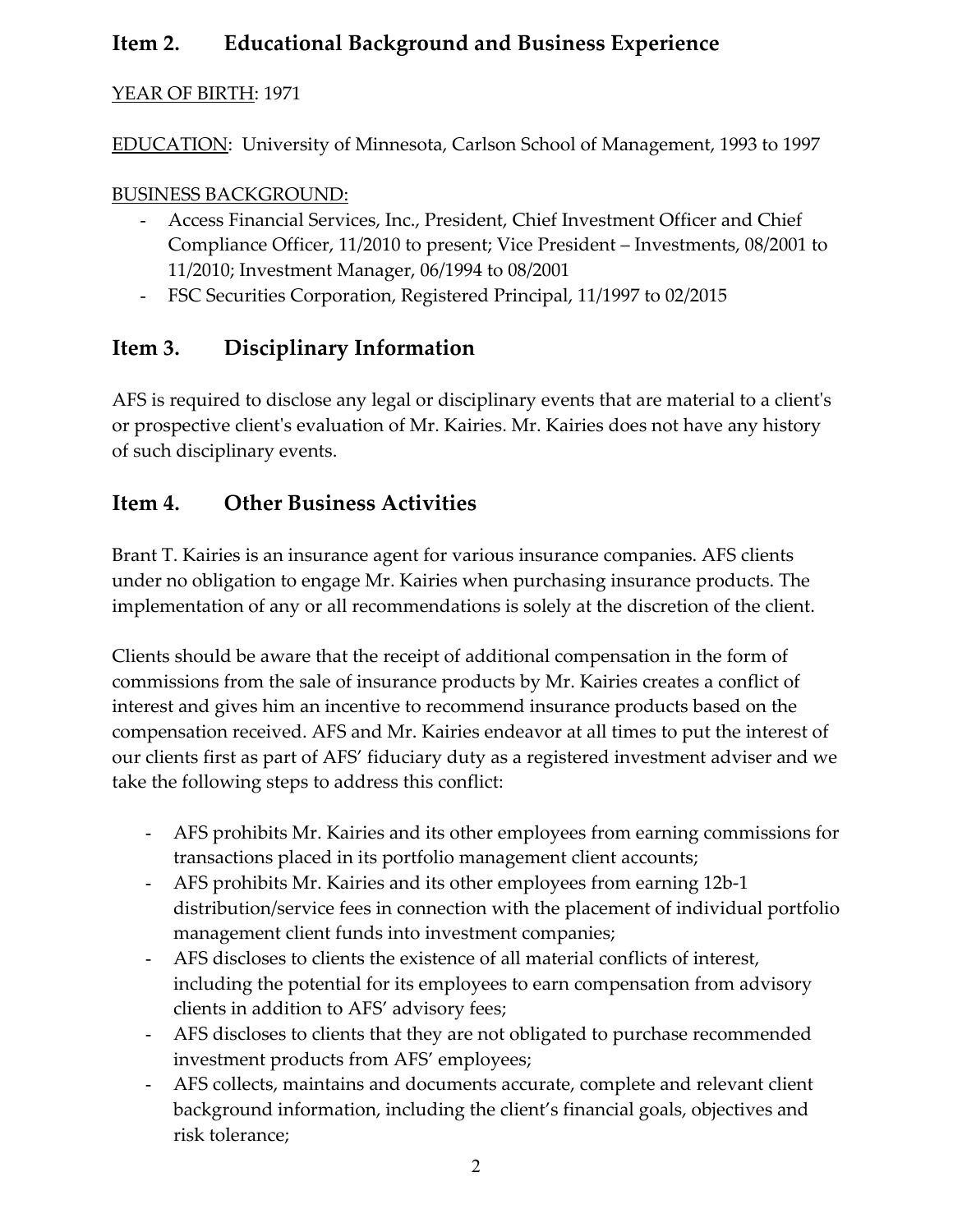- AFS' management conducts regular reviews of each client account to verify that all recommendations made to a client are suitable to the client's needs and circumstances;
- AFS requires that its employees seek prior approval of any outside employment activity so that AFS may ensure that any conflicts of interests in such activities are properly addressed;
- AFS periodically monitors these outside employment activities to verify that any conflicts of interest continue to be properly addressed by AFS; and
- AFS educates its employees regarding the responsibilities of a fiduciary, including the need for having a reasonable and independent basis for the investment advice provided to clients.

## **Item 5. Additional Compensation**

As an insurance agent, Mr. Kairies is eligible to receive incentive awards (including prizes such as trips or bonuses) for recommending certain types of insurance policies or other investment products. While we endeavor at all times to put the interest of our clients first as part of our fiduciary duty, the possibility of receiving incentive awards creates a conflict of interest, and may affect the judgment of Mr. Kairies when making recommendations. We address these conflicts by reviewing recommendations made to our clients to determine that all recommendations are consistent with the best interests of our clients. Please see the applicable disclosure at Item 4 of this Brochure Supplement for additional information about how we mange this conflict of interest.

## **Item 6. Supervision**

Stephen E. Kairies, Founder and Chief Financial Officer, and Brant T. Kairies, President, Chief Investment Officer and Chief Compliance Officer, are responsible for the supervision, formulation and monitoring of investment advice offered to the firm's clients. Stephen E. Kairies and Brant T. Kairies review and oversee all material investment policy changes and conduct periodic testing to ensure that client objectives and mandates are being met. They can be contacted at (952) 885‐2732.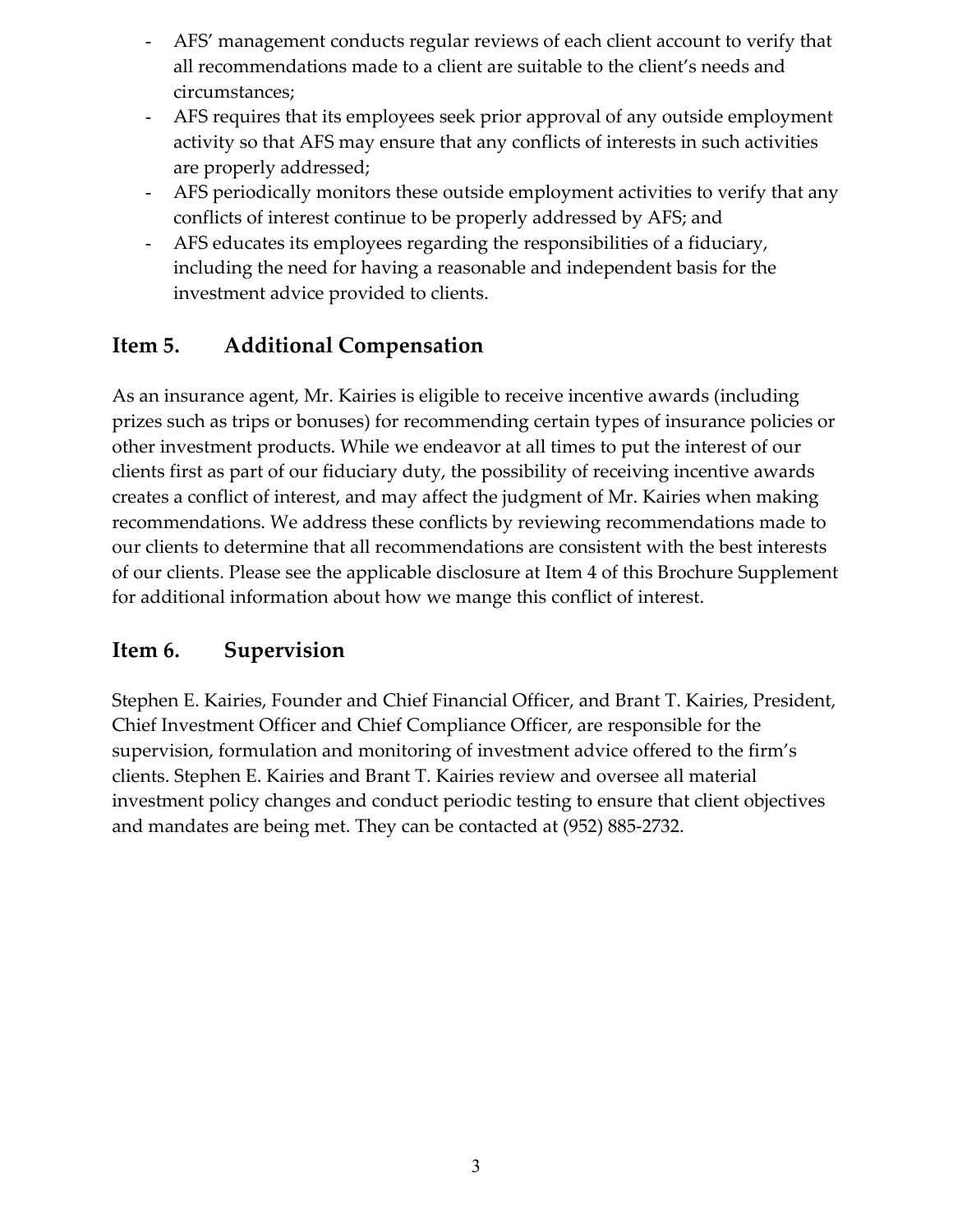## **Part 2B of Form ADV:** *Brochure Supplement*

# **Kathryn L. Noel**

1650 West 82nd Street, Suite 850 Minneapolis, MN 55431 Telephone: (952) 885‐2719 Email: katie@accessfinsvcs.com

ACCESS FINANCIAL SERVICES, INC. 1650 West 82nd Street, Suite 850 Minneapolis, MN 55431 Telephone: (952) 885‐2732

**February 14, 2022**

**This brochure supplement provides information about Kathryn L. Noel that supplements the Access Financial Services, Inc. ("AFS") brochure. You should have received a copy of that brochure. Please contact Ms. Noel if you did not receive AFS' brochure or if you have any questions about the contents of this supplement.**

**Additional information about Kathryn L. Noel is available on the SEC's website at www.adviserinfo.sec.gov.**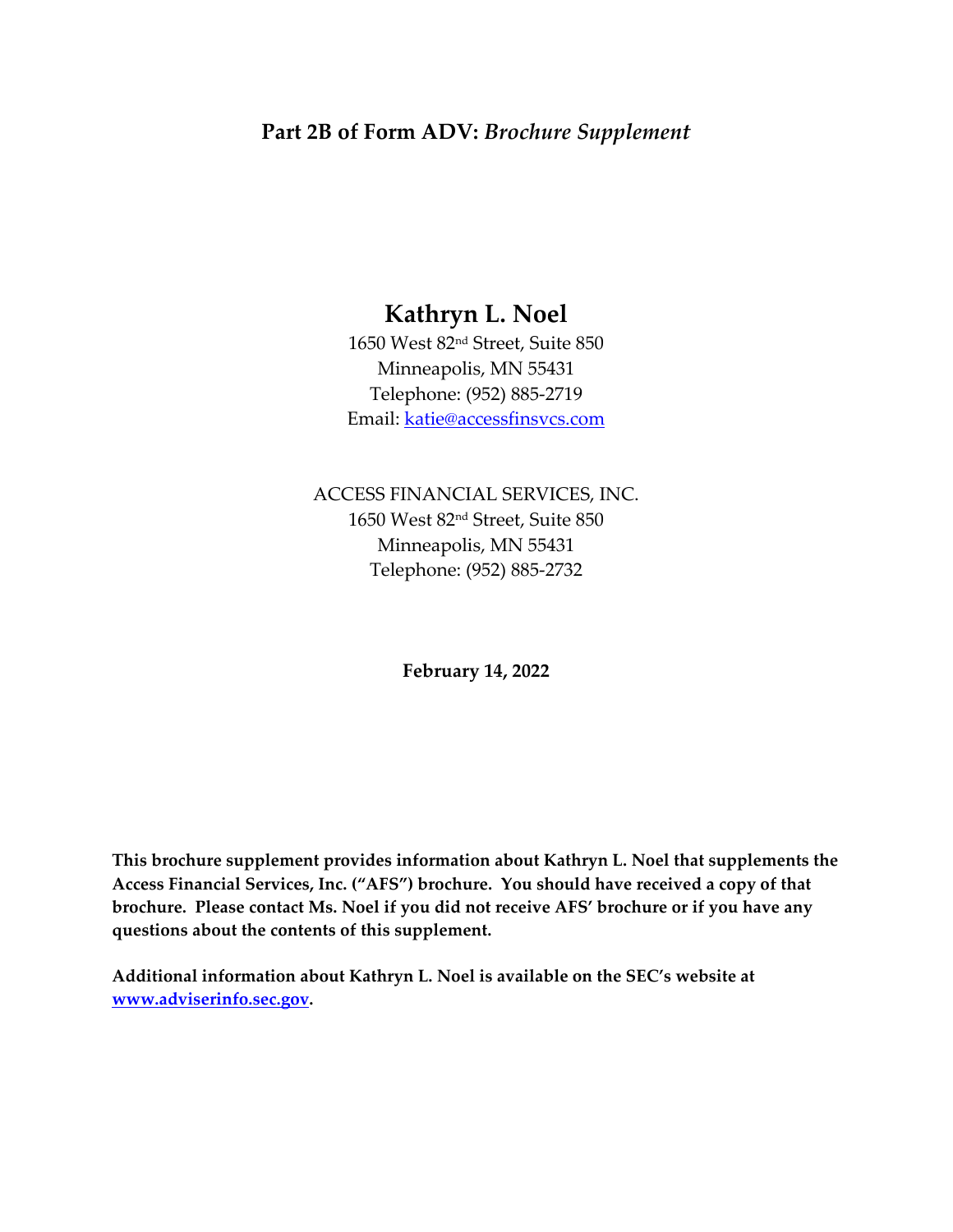## **Item 2. Educational Background and Business Experience**

#### YEAR OF BIRTH: 1980

EDUCATION: Hamline University, BA in Communications, 2002

#### BUSINESS BACKGROUND:

- Access Financial Services, Inc., Investment Adviser Representative, 03/2008 to present; Paraplanner/Administrative, 11/2002 to 3/2008
- Northwestern Mutual Life Insurance Company, Agent, 12/2007 to present
- FSC Securities Corporation, Registered Representative, 05/2007 to 02/2015
- Northwestern Mutual Investment Services, LLC, Registered Representative, 12/2007 to 02/2015

#### PROFESSIONAL DESIGNATIONS:

- Certified Financial Planner (CFP), granted by the CFP Board of Standards, 03/20091

The CFP® certification is a voluntary certification; no federal or state law or regulation requires financial planners to hold a CFP<sup>®</sup> certification. It is recognized in the United States and a number of other countries for its (1) high standard of professional education; (2) stringent code of conduct and standards of practice; and (3) ethical requirements that govern professional engagements with clients. Currently, more than 62,000 individuals have obtained CFP® certification in the United States. To attain the right to use the CFP® marks, an individual must satisfactorily fulfill the following requirements:

- Education Complete an advanced college-level course of study addressing the financial planning subject areas that CFP Board's studies have determined as necessary for the competent and professional delivery of financial planning services, and attain a Bachelor's Degree from a regionally accredited United States college or university (or its equivalent from a foreign university). CFP Board's financial planning subject areas include insurance planning and risk management, employee benefits planning, investment planning, income tax planning, retirement planning, and estate planning;
- Examination Pass the comprehensive CFP® Certification Examination. The examination, administered in 10 hours over a two-day period, includes case studies and client scenarios designed to test one's ability to correctly diagnose financial planning issues and apply one's knowledge of financial planning to real world circumstances;
- Experience Complete at least three years of full-time financial planning-related experience (or the equivalent, measured as 2,000 hours per year); and
- Ethics Agree to be bound by CFP Board's *Standards of Professional Conduct*, a set of documents outlining the ethical and practice standards for CFP® professionals.

Individuals who become certified must complete the following ongoing education and ethics requirements in order to maintain the right to continue to use the CFP® marks:

- Continuing Education Complete 30 hours of continuing education hours every two years, including two hours on the *Code of Ethics* and other parts of the *Standards of Professional Conduct*, to maintain competence and keep up with developments in the financial planning field; and
- Ethics Renew an agreement to be bound by the *Standards of Professional Conduct*. The Standards prominently require that CFP® professionals provide financial planning services at a fiduciary standard of care. This means CFP® professionals must provide financial planning services in the best interests of their clients.

<sup>&</sup>lt;sup>1</sup> The CERTIFIED FINANCIAL PLANNER<sup>TM</sup>, CFP<sup>®</sup> and federally registered CFP (with flame design) marks (collectively, the "CFP® marks") are professional certification marks granted in the United States by the Certified Financial Planner Board of Standards, Inc. ("CFP Board").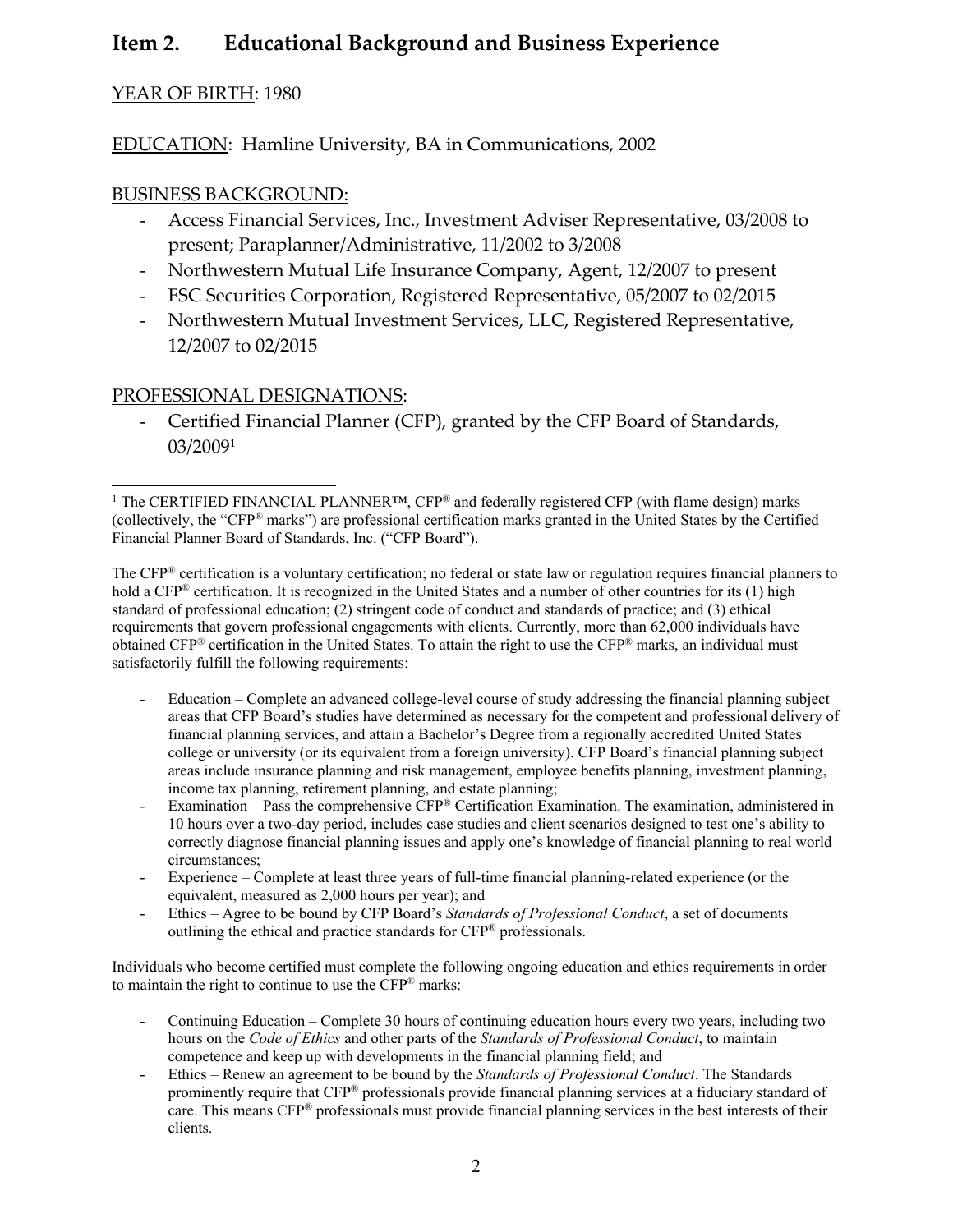## **Item 3. Disciplinary Information**

AFS is required to disclose any legal or disciplinary events that are material to a client's or prospective clientʹs evaluation of Ms. Noel. Ms. Noel does not have any history of such disciplinary events.

## **Item 4. Other Business Activities**

Kathryn L. Noel is separately licensed as an insurance agent for Northwestern Mutual Life Insurance Company and various other insurance companies. AFS clients under no obligation to engage Ms. Noel when purchasing insurance products. The implementation of any or all recommendations is solely at the discretion of the client.

Clients should be aware that the receipt of additional compensation in the form of commissions from the sale of insurance products by Ms. Noel creates a conflict of interest and gives him an incentive to recommend insurance products based on the compensation received. AFS and Ms. Noel endeavor at all times to put the interest of our clients first as part of AFS' fiduciary duty as a registered investment adviser and we take the following steps to address this conflict:

- AFS prohibits Ms. Noel and its other employees from earning commissions for transactions placed in its portfolio management client accounts;
- AFS prohibits Ms. Noel and its other employees from earning 12b-1 distribution/service fees in connection with the placement of portfolio management client funds into investment companies;
- AFS discloses to clients the existence of all material conflicts of interest, including the potential for its employees to earn compensation from advisory clients in addition to AFS' advisory fees;
- AFS discloses to clients that they are not obligated to purchase recommended investment products from AFS' employees;
- AFS collects, maintains and documents accurate, complete and relevant client background information, including the client's financial goals, objectives and risk tolerance;
- AFS' management conducts regular reviews of each client account to verify that all recommendations made to a client are suitable to the client's needs and circumstances;
- AFS requires that its employees seek prior approval of any outside employment activity so that AFS may ensure that any conflicts of interests in such activities are properly addressed;

CFP® professionals who fail to comply with the above standards and requirements may be subject to CFP Board's enforcement process, which could result in suspension or permanent revocation of their CFP® certification. Please refer to the following website for more information: http://www.cfp.net/.